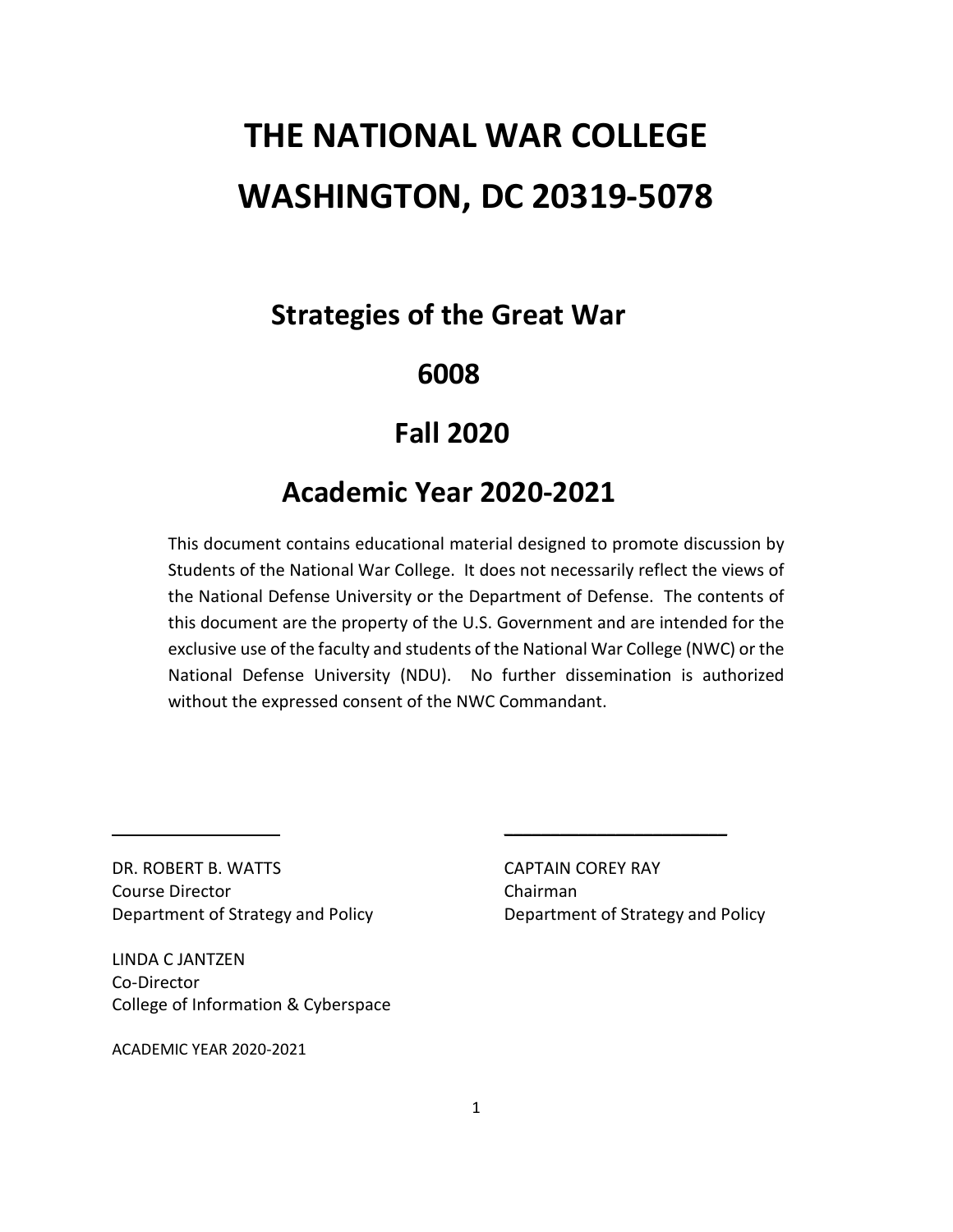| Course Director:             | Dr. Robert B. Watts              |  |
|------------------------------|----------------------------------|--|
|                              | Room 213, Roosevelt Hall         |  |
|                              | (202) 685-3708                   |  |
|                              |                                  |  |
| Co-Director:                 | Ms. Linda C. Jantzen             |  |
|                              | Room 139, Marshall Hall          |  |
|                              | (202) 685-3888                   |  |
|                              |                                  |  |
| <b>Department Secretary:</b> | Ms. Susan A. Schindler           |  |
|                              | Room 112B, Roosevelt Hall        |  |
|                              | $(202)$ 685-4362                 |  |
|                              |                                  |  |
| Academic Support Center:     | Mr. Luke Lischin                 |  |
|                              | Room A-109, Roosevelt Hall Annex |  |
|                              | (202) 685-4467                   |  |
|                              |                                  |  |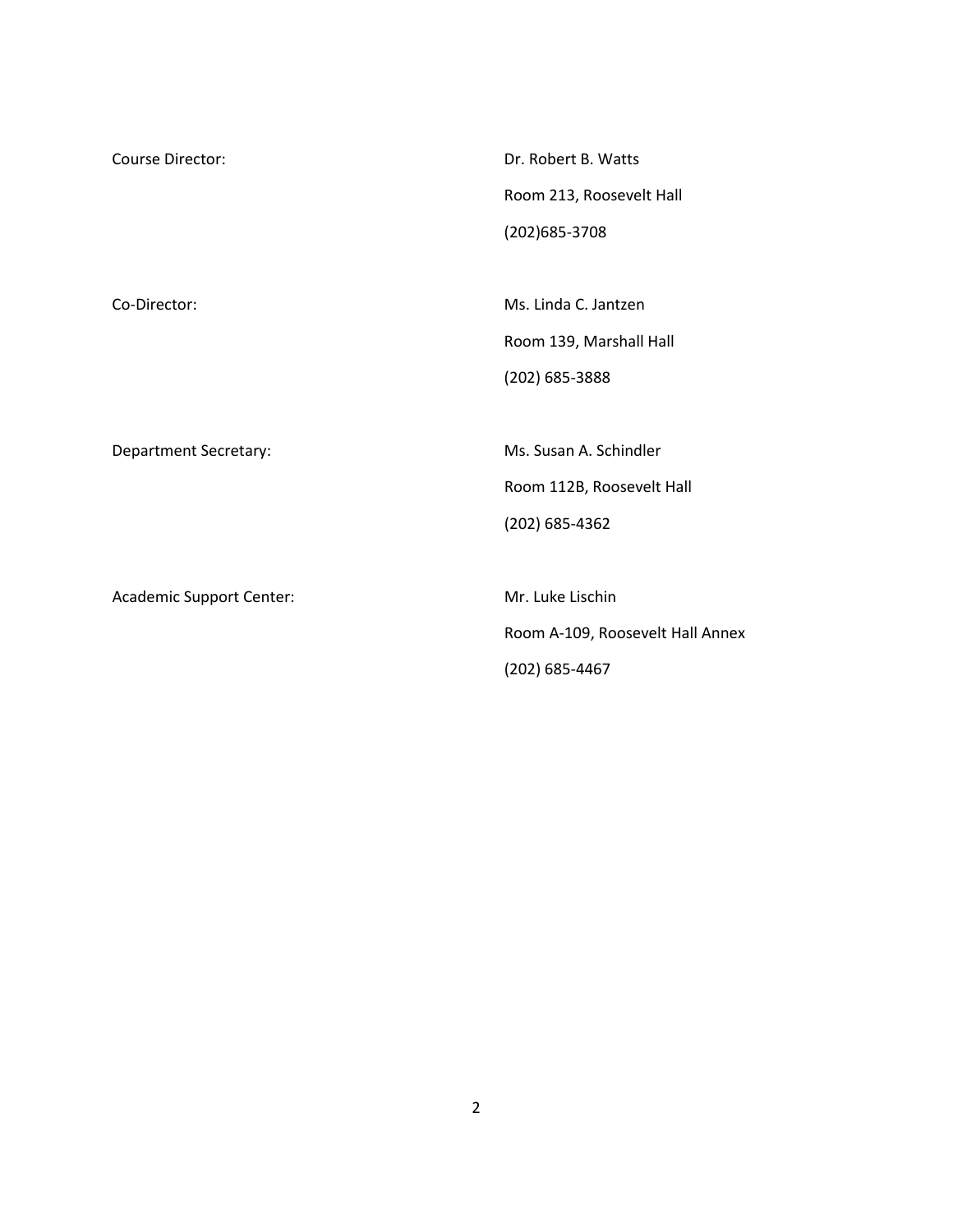# Strategies of the Great War Course Schedule

| Topic          | Date / Time          | Title                                            | Page |
|----------------|----------------------|--------------------------------------------------|------|
| $\mathbf{1}$   | 15 Sept<br>1230-1430 | Introduction: The Strategies of Empire           | 9    |
| $\overline{2}$ | 22 Sept<br>1230-1430 | The Strategies: Germany and Austro-Hungary       | 12   |
| 3              | 29 Sept<br>1230-1430 | The Strategies: England and France               | 14   |
| $\overline{4}$ | 6 Oct<br>1230-1430   | The Strategies: Russia, the US, and Other Fronts | 16   |
| 5              | 13 Oct<br>1230-1430  | Movie: Joyeux Noềl                               | 18   |
| 6              | 20 Oct<br>1230-1430  | 1915-1917: Catastrophe                           | 19   |
| $\overline{7}$ | 27 Oct<br>1230-1430  | <b>Reaction to Stalemate</b>                     | 22   |
| 8              | 3 Nov<br>1230-1430   | Social Wars and Revolution                       | 25   |
| 9              | 10 Nov<br>1230-1430  | <b>Enter America</b>                             | 29   |
| 10             | 17 Nov<br>1230-1430  | <b>Revolution in Military Affairs</b>            | 32   |
| 11             | 24 Nov<br>1230-1430  | Kaiserschlacht und Gotterdammerung               | 36   |
| 12             | 1 Dec<br>1230-1430   | The Centennial of Armageddon                     | 38   |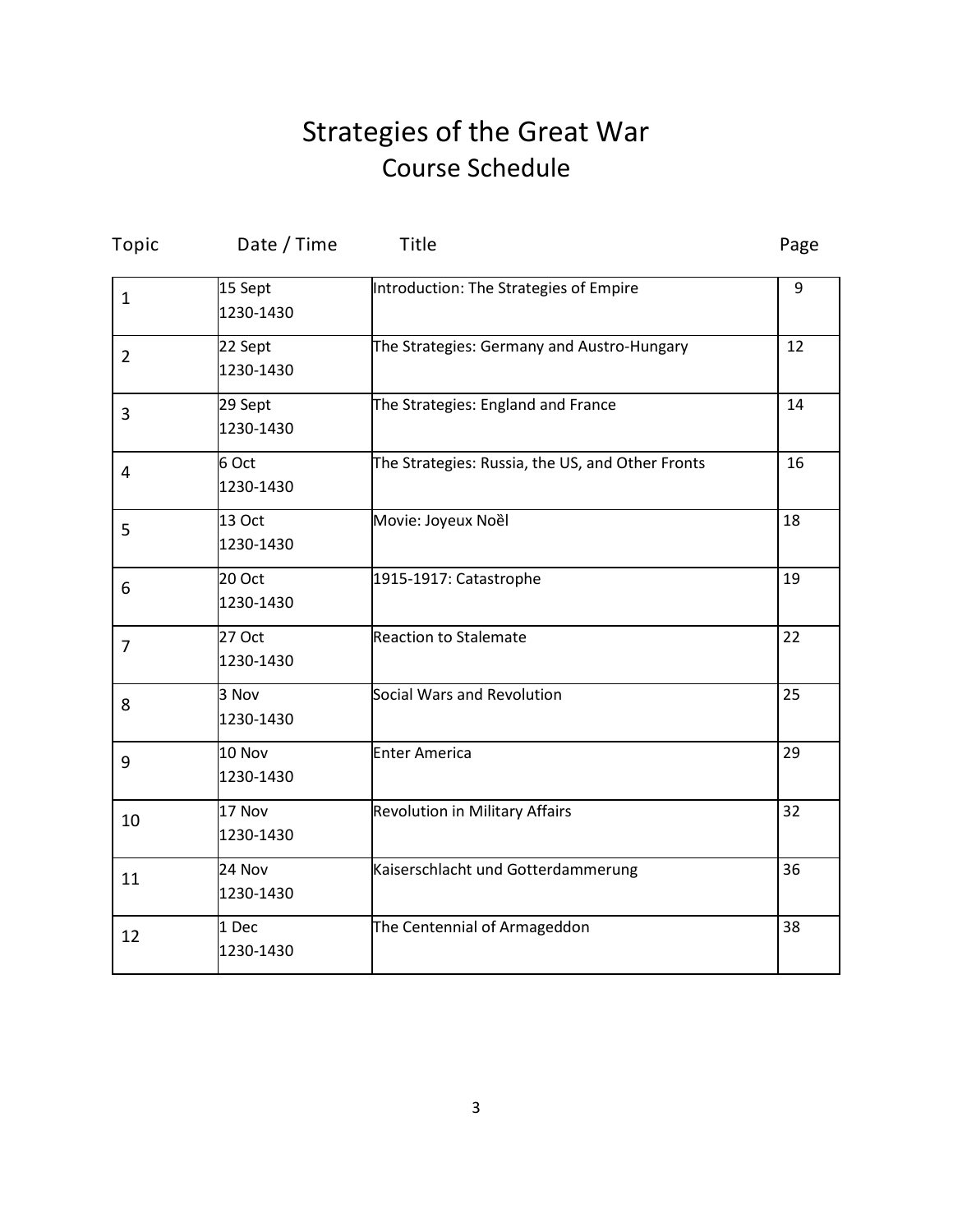# **Course Overview: Strategies of the Great War**

# **Introduction**

#### **Background:**

It was known as "The Great War." "The war to end all wars." "The war to make the world safe for democracy." In retrospect, the First World War is remembered as one of the greatest upheavals in history, the effects of which continue to be felt long after the peace treaties were signed. One hundred years after World War I -- the centennial of Armageddon -- it is appropriate that we look anew at this conflict to better understand what happens when the calculus of empire fails, when you fail to understand both the kind of war into which you embark, and the political, economic, and social order that follows.

"Strategies of the Great War" is divided into three parts. In **Part I** we will identify and assess the interplay between military, political and economic strategies of European empires at the dawn of the 20th century. We will examine why what everyone assumed would be a short war dragged on for over four and a half years. We will look at the great powers and ask, "What went wrong and what went right?" We'll begin in the second half of the 19th century and see how these calculations -- *mis*calculations, really -- played out right up until August, 1914. Seldom in history (if ever) have so many strategic assumptions piled up upon each other so quickly -- and collapsed. What happens when virtually *all of* your pre-war military, political, and economic assumptions are proved wrong -- and there is no "Plan B"?

**Part II** will focus on the war itself. "Strategies of the Great War" is not a military history course per se, but we must and will familiarize ourselves with the war's major campaigns to understand their strategic context. In 1914, war was by no means new to the states of Europe, but for the first time in WWI we find an example of what may be called "total war," in which all the resources of the warring states were brought to bear in a terrible clash of technologies, economies, and whole populations. In an era of multiple *asymmetric challenges* between a lone superpower and everyone else, many regard traditional state-on-state wars as a thing of the past. But we must remember that the slaughter of WWI was directly the result of a *clash of symmetries*, and of the failure for over two years of tactician and technologist to adapt to the new reality. Nevertheless, by 1917 changes were afoot, and as we shall see, each major actor chose a significantly different strategy to break the impasse of the trenches.

Finally, in **Part III** we address the "so what" of the Great War. The US has typically regarded "revolution" as a bracketed, discreet historical event. But the Great War unleashed revolutionary *processes* at the strategic level whose echoes resonate among us even today. In Russia and Germany these revolutions were political and violent; in the United States, the war changed the country politically and economically and challenged Americans' understanding of themselves and their country's place in the world; in the technical realm, revolutionary modes of war emerged, including air power, armored forces, and attack submarines -- a harbinger of so-called RMAs today. Who or what started the war and how did it finally end? Whose interests did it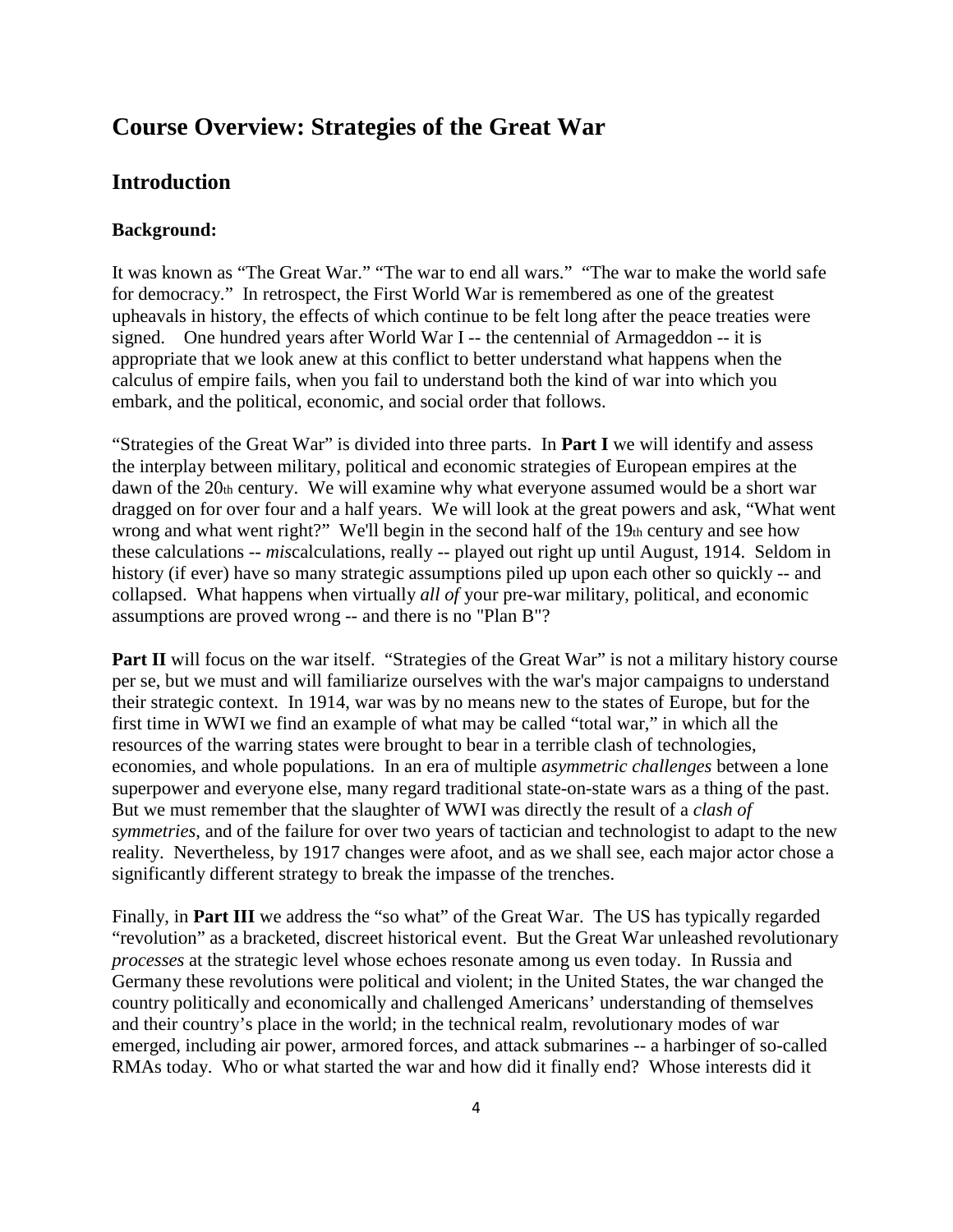serve? Were the sacrifices justified by the outcome? What factors or conditions generated by the war led directly to the disasters that followed?

*We must identify the strategic lessons of the First World War.* Just over one hundred years ago British journalist and politician Norman Angell wrote *The Great Illusion*, in which he argued that a general war among Europe's great powers was no longer practical. *The Great Illusion* held that the dramatic and complex growth of commercial ties both between European powers and the rest of the world meant that now, in 1910, a major war between those powers would be unthinkable -- or at least irrational -- because it would be *unprofitable.* So influential was Angell's argument that in 1910 excerpts were read aloud in the British Parliament to encourage defense cuts! Then as now, military strategists thought any general European conflict would be short. Then as now, dormant new powers waited in the wings, ready to fill the vacuum should other states, powerful and long-established, destroy themselves.

#### **Approach:**

The course consists of twelve two-hour sessions that will analyze issues covered in the readings through group discussion. Student presentations, guest lectures, and visual graphics and handouts and video clips as appropriate will augment the discussion on occasion; the goal is an unconstrained environment that will foster insightful analysis from all perspectives.

#### **A note on the readings:**

# 1. *Please note that readings are in a prioritized order. This order reflects a coherence to the theme of each particular class for that day.*

2. *The main text of "Strategies of the Great War" is James Stokesbury's "A Short History of World War I.*" Stokesbury was a Canadian historian who had an extraordinarily clear writing style (he died in his nineties in the mid-1990s). His level of detail and treatment of topics is appropriate for an elective that meets for twelve classes.

3. *In addition to Stokesbury's book, I have attempted to make as great a use as possible of what I term "vintage sources."* These could in some academic circles actually qualify as *original* sources but I will be conservative and call them "vintage." These were penned before, during or shortly after the war. They capture the assumptions and views of the era. Part of the historian's dilemma is that it may take decades or even centuries after a momentous event for the importance of it to be fully recognized. But after so long a period of time, historians -- and ordinary people -- have lost the *context* in which these events played out. Our challenge is to identify those writings in which the author knew he was describing an event or process of import, and in which he preserves in a measured, if not detached, tone its actual context.

4. *Finally, some readings are caveated as "alternate" or "scan" readings.* Sections of Martin Gilbert's *The First World War (1994)* may be read in addition to or as an alternative to those previously listed. Gilbert does an excellent job of explaining in detail the events of the war in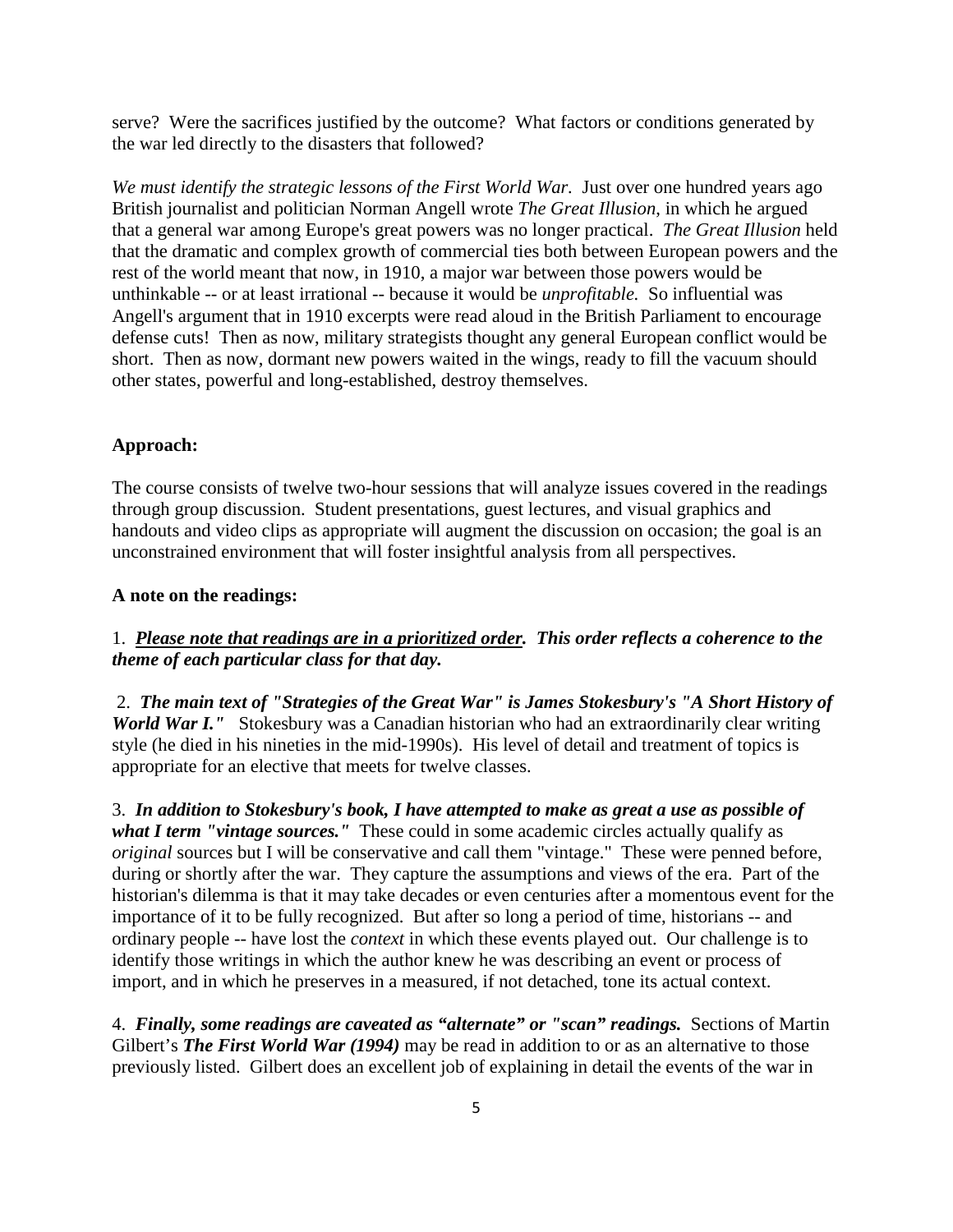the greater context as well as the experience of individual participants. *"Scan readings"* are tracts that you should briefly peruse to capture the "feel" of what the author tried to convey without getting bogged down in its detailed substance. For "scan readings" you should at least read the first sentence of every paragraph; if you find the material especially compelling, by all means engage the article's substance in more detail.

# **Course Learning Outcomes**

The course has three main objectives:

1. Understand the context and the strategies of the great European imperial powers at the dawn of the 20th century.

2. Understand why these strategies failed -- or at least met with only partial success, and the second and third order effects of those failures.

3. Appreciate how and why military strategists as well as diplomats at that time struggled to adapt -- again, at the strategic level -- when confronted with the failure of existing paradigms and doctrine.

# **Absence Policy**

Attendance is mandatory so absences should be avoided if at all possible. The Instructor must be notified in advance of any anticipated absence. Regardless of absences, students must still meet all stated course objectives to pass the course. Thus students who have missed one or more class sessions may be required to complete compensatory assignments at the course director's discretion. Additionally, any student who has missed one or more classes and questions his/her ability to meet the course objectives regardless of compensatory work completed should ask the course director for further remedial assistance.

With the exception of absences due to required International Student Management Office (ISMO) events, any student who misses four or more sessions of a course will meet with a faculty board that will consider whether to recommend disenrollment to the NWC Dean of Faculty and Academic Programs and the Commandant. The Board will consider both extenuating circumstances and the student's potential to meet the course objectives. The Commandant will make the final decision on the student's status.

The above policies apply equally to U.S. students, International Fellows, and students from other NDU components.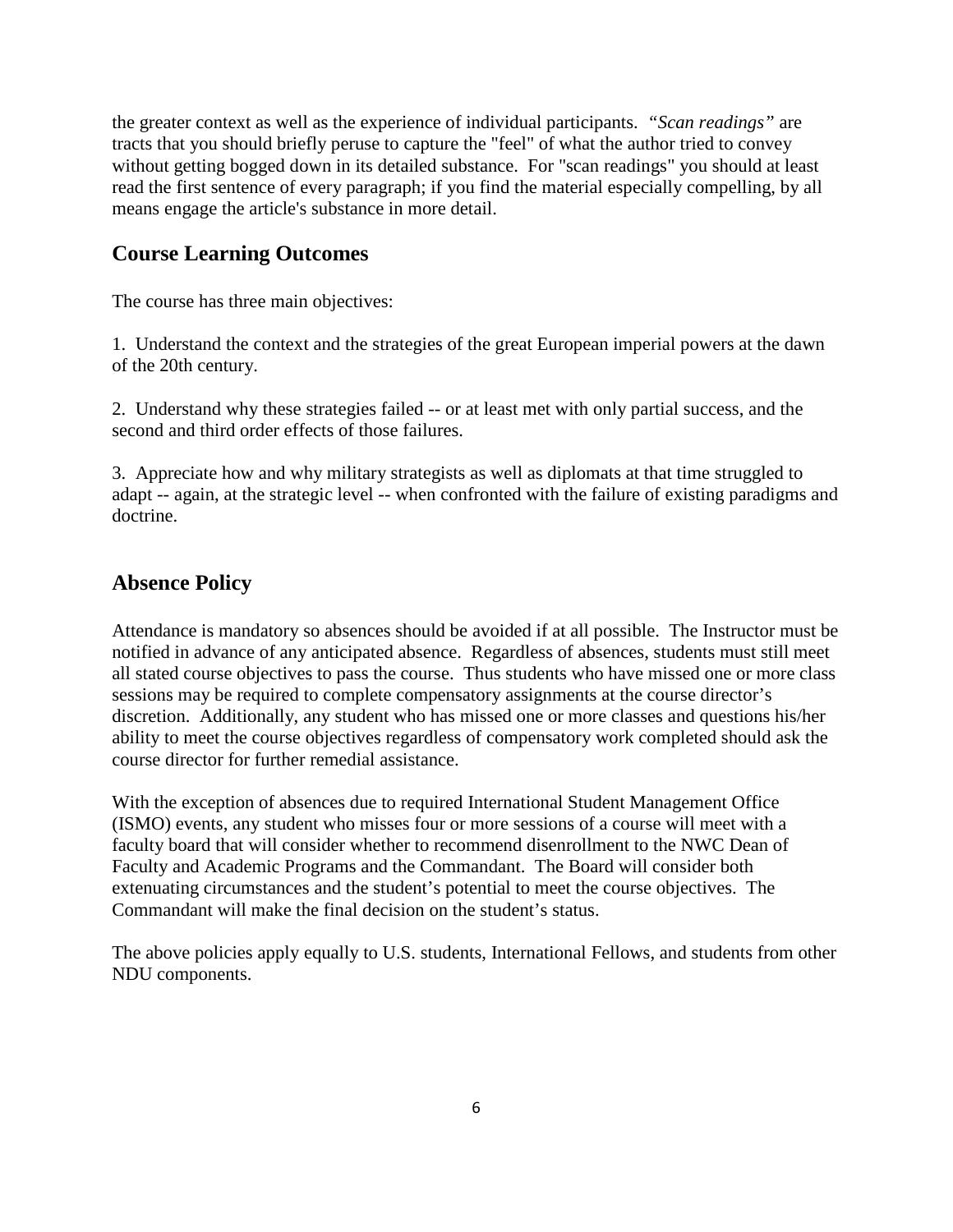### **Assessment**

Students must meet all stated course objectives to pass this course. In determining the student's final grade, the faculty seminar leaders will evaluate seminar performance, as evident by preparation, active weekly participation in discussions, the completion of a 15 minute group battle briefing, and completion of a 6 page paper. In determining the final grade, the decisive weight will go to the quality of the student's seminar performance.

Students must demonstrate mastery of the stated course objectives to pass this course. The course director will use performance on the following assessments to determine each student's final grade: seminar performance 30%, paper 60%, and battle presentation 10%

The following grading scale will be followed:

| Letter Grade  | Descriptor                       | <b>Grade Points</b> |
|---------------|----------------------------------|---------------------|
| A             | <b>Exceptional Quality</b>       | 4.00                |
| $A-$          | <b>Superior Quality</b>          | 3.70                |
| $B+$          | <b>High Quality</b>              | 3.30                |
| B             | Expected/Acceptable Quality 3.00 |                     |
| $B -$         | <b>Below Expected Quality</b>    | 2.70                |
| $\mathcal{C}$ | <b>Unsatisfactory Quality</b>    | 2.00                |
| P             | Pass                             | 0.00                |
| $\mathbf F$   | Fail/Unacceptable Quality        | 0.00                |
|               | Incomplete                       | 0.00                |
|               |                                  |                     |

Students who fail to complete all course requirements in the time allotted will receive an overall grade of Incomplete (I). All incompletes must be completed according to the time frame agreed upon with the course director. Incompletes that remain unresolved at graduation revert to a grade of Fail (F). In both cases, the student will enter a remediation program in effort to bring the student's performance up to passing standards.

A student who does not sufficiently meet course objectives as indicated by overall performance on course assessments will receive a grade of Unsatisfactory (C). In this case, the student will enter remediation to conduct additional study and raise his/her performance to an acceptable level. If a student refuses remediation or fails in the process, the grade will convert to Fail (F).

Any student may appeal any course grade. Within a week of the release of the grade, request a review by the course director. Should this review not lead to a satisfactory resolution, submit a written petition to the NWC Dean of Faculty and Academic Programs within two weeks of the release of the grade. The Dean of Faculty and Academic Programs will convene a faculty panel to conduct a formal review; the decision of that panel will be final.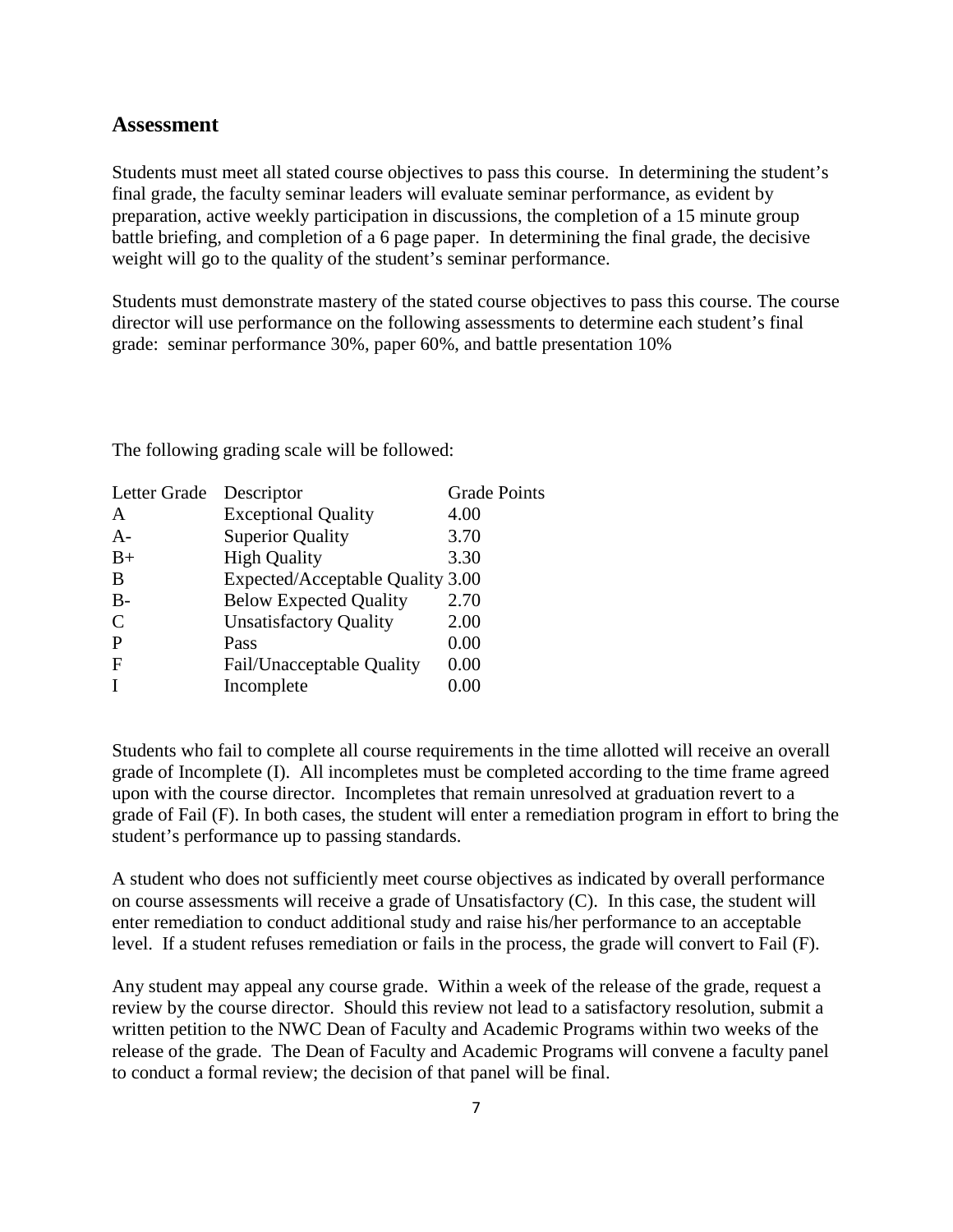# **Original Work**

As described in the Student Catalog, and to avoid any ambiguity, the College has carefully defined "original work." The term "original" within the NWC research and writing program means both "produced by the author" and "produced for the first time." Thus, papers, written to satisfy NWC writing requirements must be produced during the student's tenure at NWC, be submitted to satisfy only one writing requirement (excludes approved expanded and long papers) and contain the student's own ideas and analysis except as documented by appropriate citations. Complying with the original work definition will avoid potential issues of plagiarism. When in doubt about options or requirements, consult a faculty advisor or the Associate Dean of Research and Outreach.

Acknowledgments: This course was originally developed by the NWC CIA Chair, Mr. Steven Sigal, a colleague and historian of considerable repute. World War One was Steve's passion, something that is clearly reflected in the effort he put into this course. When he departed NWC, Steve was kind enough to allow me to continue his work; while I have made several small changes to the curriculum, the credit must go to Steve. Any errors in the syllabus are my own.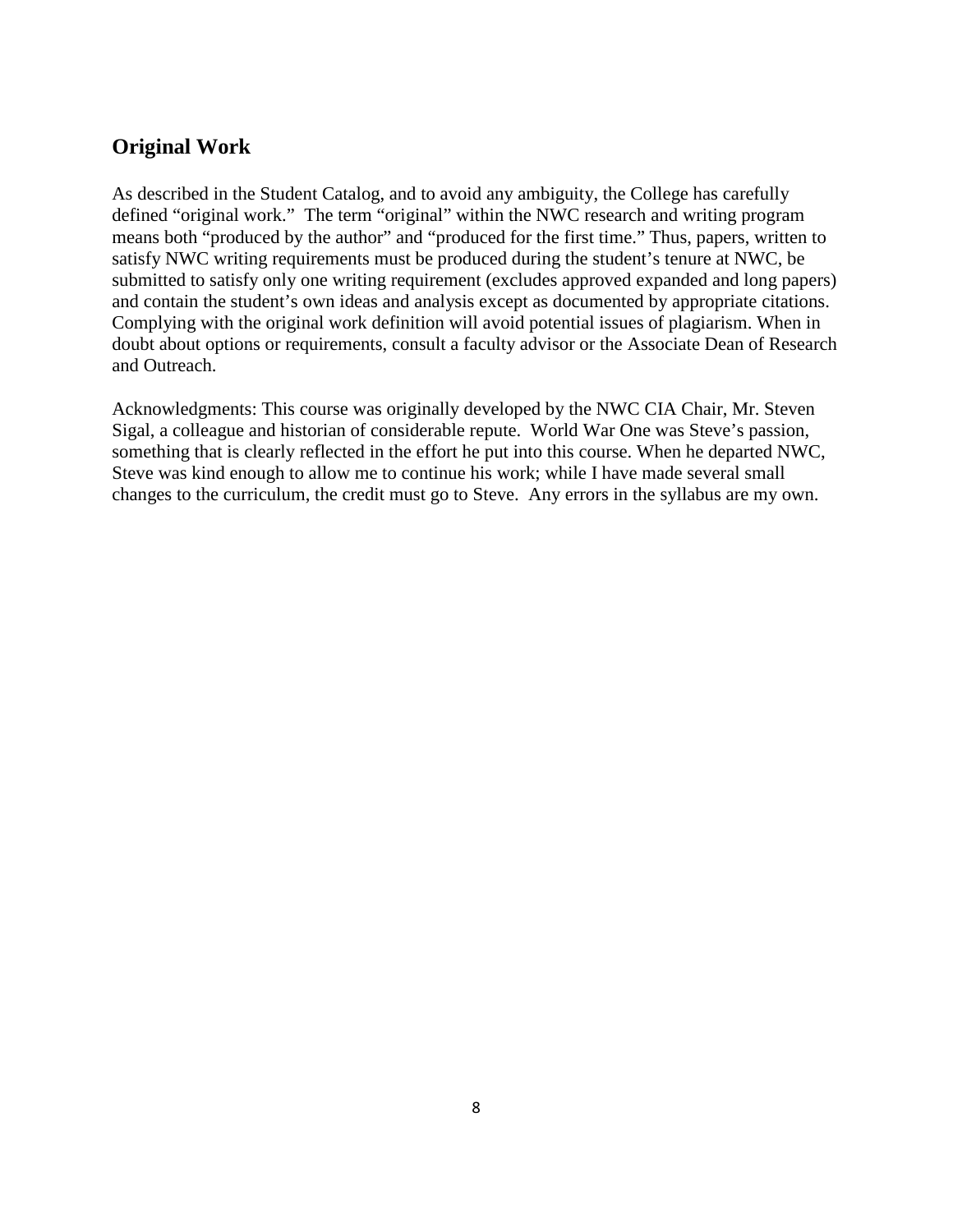#### *Part I: The Strategies* **Topic 1: Introduction: The Strategies of Empire**

#### **Overview**

In the end, they will say that the 20th century began and concluded in Serbia.

In an apocryphal story, German Chancellor Otto von Bismarck is said to have predicted a year before his death in 1898 that "one day the great European War will come out of some damned foolish thing in the Balkans.*"*

*Some damned foolish thing in the Balkans...* During WWI, one out of every four Serbians died - not one out of four military-aged males, *but one fourth of all Serbians*. If any state, if any people emerged the losers from WWI it was Serbia and the Serbs. Even after 1918, even after 1945, the 20th century was not finished with Serbia. The first of four Balkan civil wars began in 1989, when a Yugoslav gunboat flying Serb colors shelled a coastal city on the Adriatic. Both the ship and its target city were named *Dubrovnik*.

There were, conservatively, nine million combat deaths in WWI. Five million of them were Russian. In WWI, one out of three military-aged Frenchmen became a casualty, half of them dead, and half of those to this day lie in unmarked graves, or in the great ossuary at Verdun. A million men from Great Britain died in WWI and half of them lie in unmarked graves as well. That number would have been even higher were it not for the work of the imperial poet Rudyard Kipling, whose work with the British Graves Commission and whose own ten year search for his son, killed at Loos in 1915, left him a broken man, emblematic of all the broken fathers of 1914- 1918 who mourned a Lost Generation.

As horrific as the human cost of the war was, it would take some time before those who survived and future generations could comprehend the unprecedented transformation of the global economy and its political structures.

 **\_\_\_\_\_\_\_\_\_\_\_\_\_\_ . . . \_\_\_\_\_\_\_\_\_\_\_\_\_\_**

In our first class we look at the strategies -- and assumptions -- of empire one hundred years ago. How did the statesmen of all major countries at the time help to construct what Henry Kissinger called "the diplomatic doomsday mechanism," while the military generals developed "total war" strategies with no consideration of their political consequences? Were the strategies, as Marx would have argued, indistinguishable between the great powers? Or were the drivers behind a maritime power such as Great Britain substantively different from that of a continental one such as Germany? What was the *character* of war at the dawn of the 20th century and the *utility of force*? What instruments of state power were available to imperial strategists of that era, who sought to preserve the peace *and* continue the march of empire? Was the First World War, as Thucydides would have reminded us, ultimately fought because of fear, honor, or interest?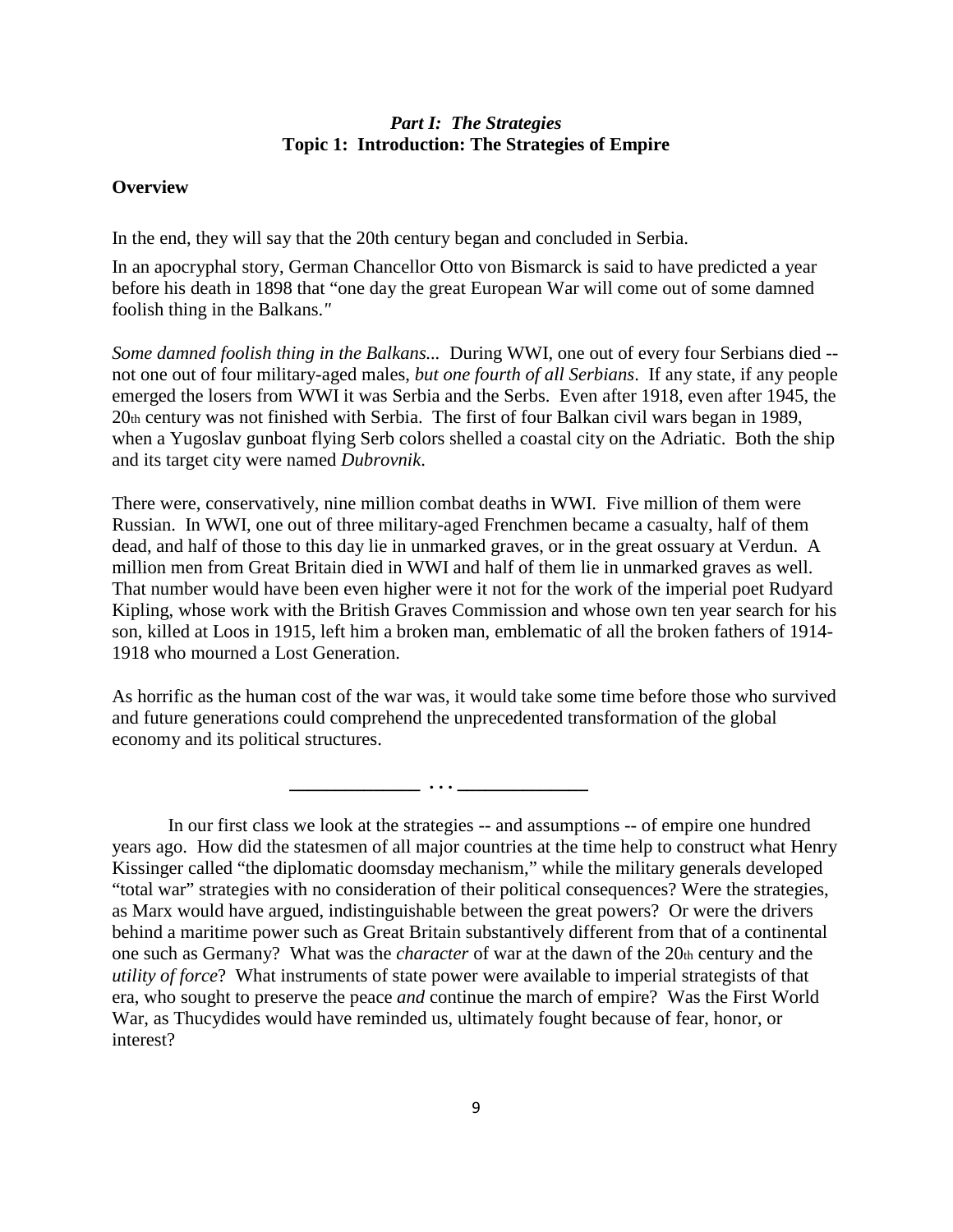#### **Key Questions**

- 1. What was the character of European empire one hundred years ago and how did this affect their strategic planning? What are the conventional explanations for how states acted then -- and how they came into conflict with each other in 1914?
- 2. What was the character of war in the early 20th century before 1914? What were its limitations -- and what opportunities did it present the strategist with?
- 3. Was WWI inevitable?

# **Required Readings (110 pgs)**

1. van Evera, Stephen, "The Cult of the Offensive and the Military Origins of the First World War," in Military Strategy & the Origins of the First World War, Miller, Steven (ed.), Princeton University Press, Princeton, 1973, pp. 58-107. *Clausewitz said that all things being equal, defense in war and battle offers more advantages than that of offense. In the century since WW1, military historians -- and planners and strategists -- have grappled with a difficult question: what happens when each of the antagonists enters a war with a strategy that demands they attack?*

2. Stokesbury, James L., A Short History of World War I, William Morrow & Co., New York, 1981, Chapters 1 & 2 (pp. 11-34). *Stokesbury taught history in Canada before his death in his nineties fifteen years ago. His is arguably the most clearly written account in English of the Great War, in a length and level of detail appropriate to this course.*

3. Hayes, Carlton J.H., A Brief History of the Great War, MacMillan, New York, 1920, Ch. 1 "The Great War Comes," pp. 1-20 *Not two years after the guns fell silent one academic tried to pen the broad outlines of the what was even then already called simply, "The Great War.. Now that you've seen in reading #1 a "current" view of the war's context, look at what it was shortly after it ended.*

4. Tuchman, Barbara, The Guns of August, Random House, New York 1962. Chapter 1

5. Gilbert, Martin. The First World War, Henry Hold and Co, New York, 1994. Chapter 1 and 2. (alternate reading)

#### **For those who want to dig deeper**

1. Mijatovich, Chedomille, The Memoirs of a Balkan Diplomatist, Cassell, London, 1917, pp227-250, & Lazarovich-Hrebelianovich, Prince, The Serbian People: Their Past Glory & Their Destiny, Vol. II, Charles Scribner's Sons, New York, 1910, pp. 713-729. *Gathering dust in the NDU library are two ancient tracts, in which the authors try passionately to inform the English-speaking reader of Serbia's importance to European security.*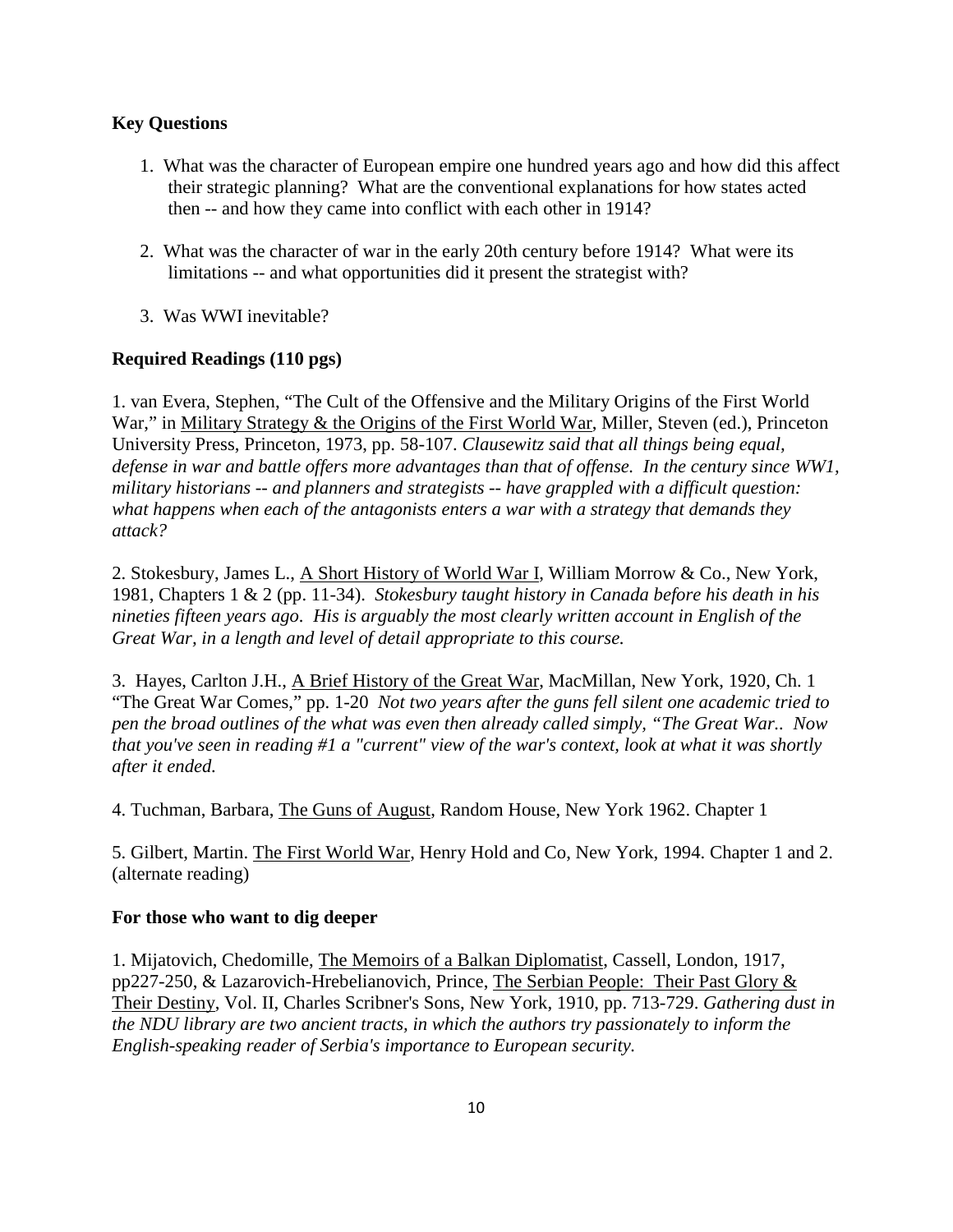2. Massie, Robert K., Dreadnought, Ballantine, New York, Ch. 4, and Ch. 33, "The Navy Scare of 1909," pp. 609-625. *In recent decades the argument has emerged that one can find the origins of WW1 in Germany's 19th century decision to build a "blue water" navy, which challenged England's naval strategic assumptions. Massie's detailed two-volume history of the great powers in the years before WW1 begins with "Dreadnought." In this reading, Massie fleshes out this argument.*

3. von Bernhardi, General Friederich, Britain as Germany's Vassal (translated by J. Ellis Barker), George H. Doran, New York, 1914, Ch. 4, pp. 105-119. *A superb -- if disturbing - articulation of the "social Darwinism" prevalent in the pre-WWI era. Von Bernhardi unapologetically argues that war purifies and strengthens the human gene pool -- why Germany must prevail in the coming contest.*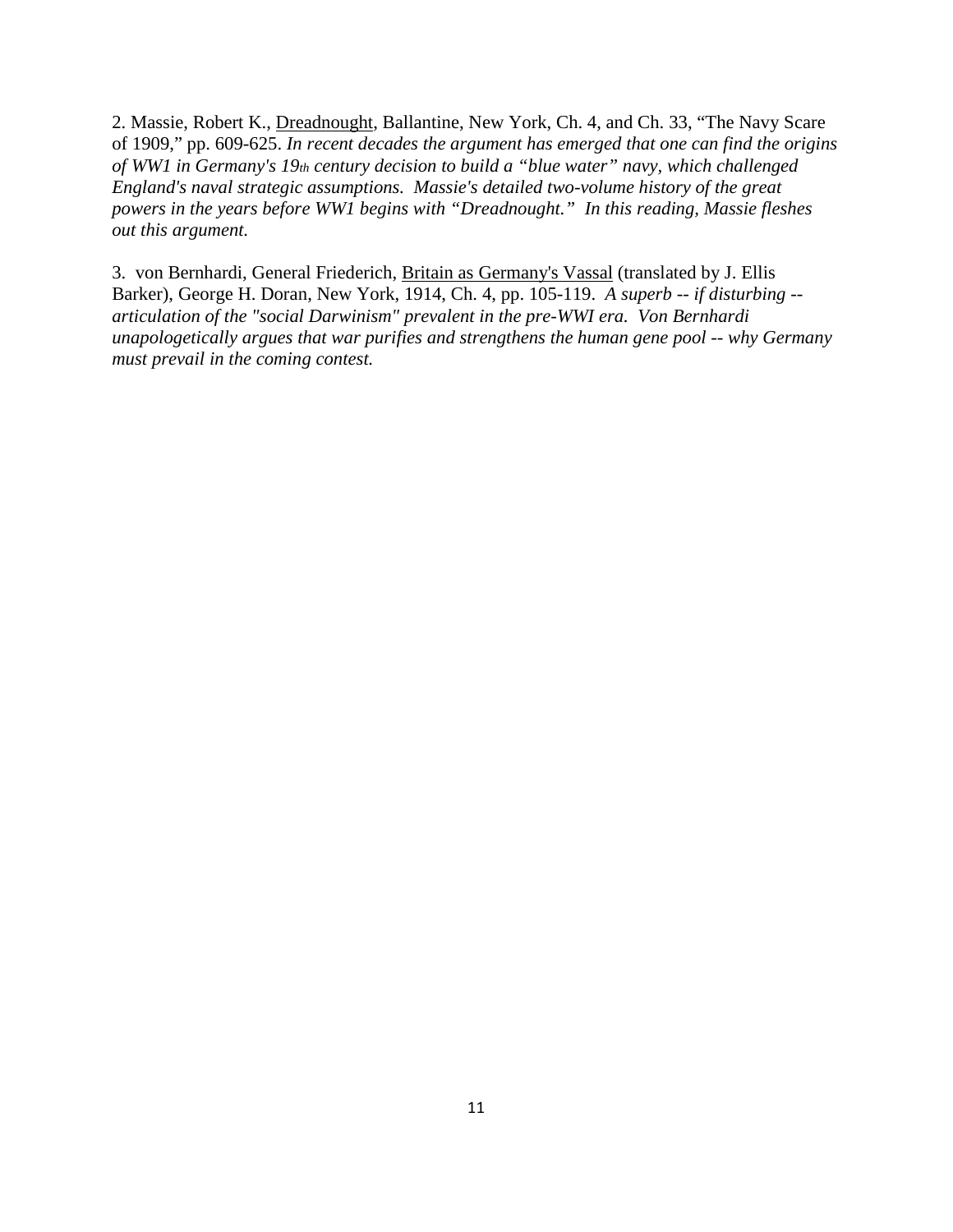#### **Topic 2: The Strategies: Germany & Austro-Hungary**

#### **Overview**

In the eloquent words of John Keegan, *"Lightning victory in the next war had been the dream of every general staff for fifty years before 1914. When war came, France and Germany raced to deliver the knockout blow. The French war plan was a disastrous failure. The German war plan seemed a brilliant success…"*

Among military historians the von Schlieffen Plan is an icon of WWI historiography. Many of us have a general understanding of Germany's sweeping effort to hurl seven armies west immediately upon the outbreak of any future hostilities with France. But nothing in war occurs in a vacuum, and the plan's executor, Helmuth von Moltke (the younger), forgot that in war the enemy also gets to "vote" on your plan. It was the elder von Moltke who said "Therefore no plan of operations extends with any certainty beyond the first contact with the main hostile force," often shortened to something like "no plan survives first contact with the enemy." How and why did Moltke deviate from the Schlieffen's plan, and what was the outcome? Thus, the role of chance, and of the organic assumptions German strategists made in formulating the von Schlieffen plan, will be the focus of Topic 2.

We will also address Germany's often overlooked partner in WWI, Austria-Hungary. Considering the events of the early days and weeks of the war, did German strategists have an adequate understanding of the function and capability of Vienna and Budapest in a future European war?

#### **Key Questions**

- 1. What are Germany's perceived national interests in 1914? What role does Germany play in the European balance of power and how stable or unstable was the European diplomatic and strategic system then?
- 2. What were the main German assumptions going into the war? Which were wrong and which were right?
- 3. What was the precise role of a major ally such as Austria-Hungary in the German calculus?
- 4. What was the role of chance and what Thucydides called the "imponderables" of war when August 1914 arrived?

# **Required Readings (78 pgs)**

1. Stokesbury, James L., A Short History of World War I, William Morrow & Co., New York, 1981, Chapters 3 & 4, pp. 36-59.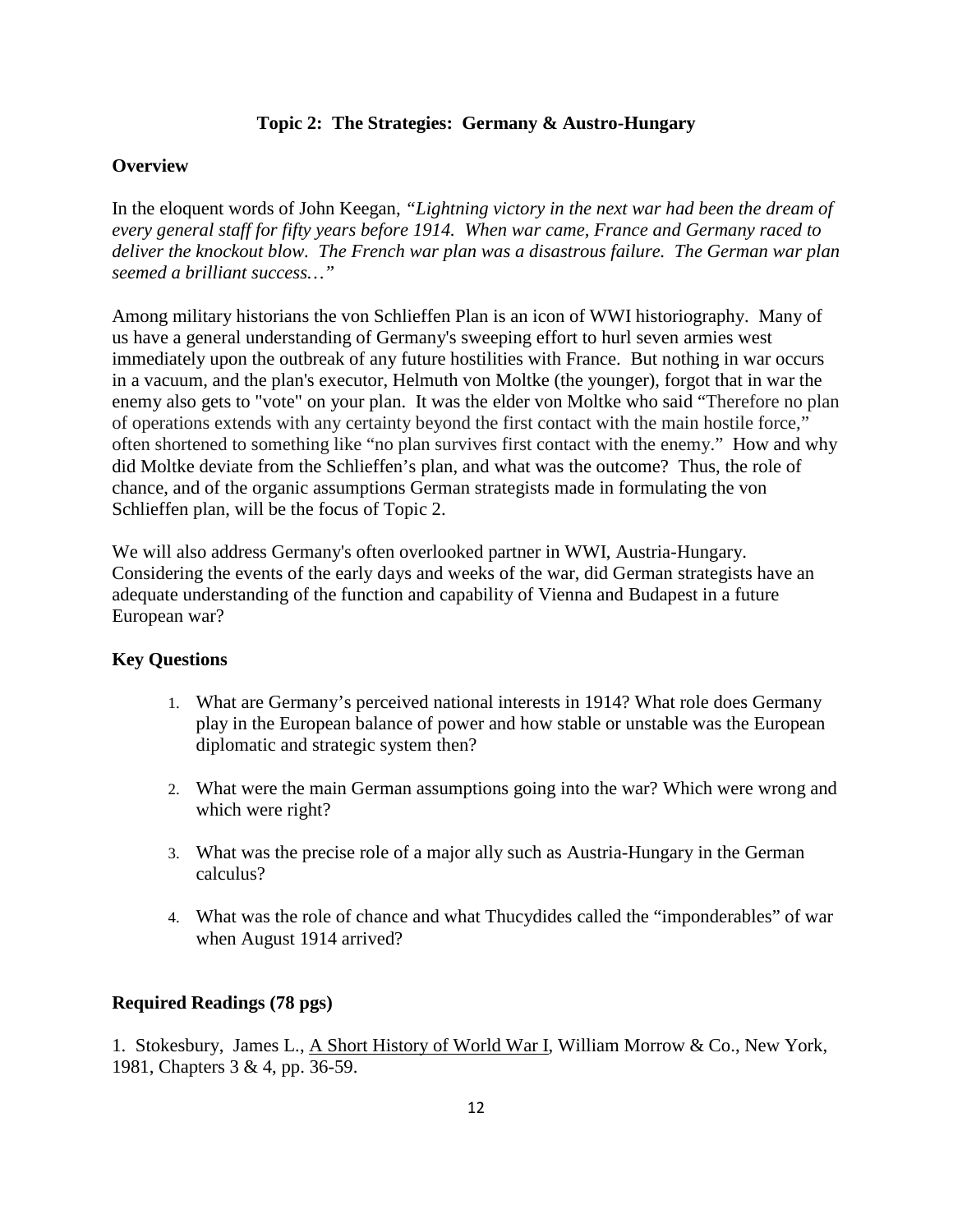2. Scan reading: Stokesbury, Ch. 5, pp. 61-74. *Recall from the Syllabus introduction that for "scan readings" you should read at least the first sentence of every paragraph -- and of course if time permits and you find the content compelling, plow on into the rest of the paragraph as practical.*

3. Hamilton, Richard F., Herwig, Holger H., Decisions for War, 1914-1917, Cambridge, pp. 47- 69. *This course does not dwell in detail on Austria-Hungary, one of the major actors in WWI (indeed, a running joke for years has been that in the popular board game "Diplomacy," no one wants to play the role of the hapless Hapsburgs). So here at the outset we examine Herwig's broad sketch of the Budapest-Vienna situation.*

4. Mommsen, Wolfgang J., "Domestic Factors in German Foreign Policy," in Herwig, Holger H., The Outbreak of World War I: Causes and Responsibilities, pp. 48-55. *Despite the stereotype of a heavily militarized society, Wilhelmine Germany in 1914 was experiencing a growing social-democratic agenda in the Reichstag. In the rush to study the von Schlieffen plan we often overlook the all-important domestic context of Germany in 1914.*

5. Tuchman, The Guns of August, Ch. 2.

6. Gilbert, The First World War, Ch. 3 and 4. (alternate reading)

#### **For those who want to dig deeper**

1. Massie, Robert K., Dreadnought, Ballantine, New York, Ch. 4, "Bismarck's Grand Design," pp.76-103. *The title of this chapter says it all.*

2. von Bernhardi, General Friederich, Britain as Germany's Vassal (translated by J. Ellis Barker), George H. Doran, New York, 1914, Ch. 8 & 9 (pp. 165-187/189-203). *In these chapters von Bernhardi opines on the military preparations of the great powers on the eve of war and how Germany might fare should one break out.* 

3. Toynbee, Arnold J., The German Terror in Belgium, Hodder & Stoughton, London, 1917, pp. 65-81. *Toynbee was, by the mid-20th century, one of the world's leading historians. In this 1917 work he simply catalogs different accounts of reported German atrocities in Belgium during the opening campaign of 1914. Note that this selection from this book was chosen entirely at random, so consistent is the theme throughout the entire text.*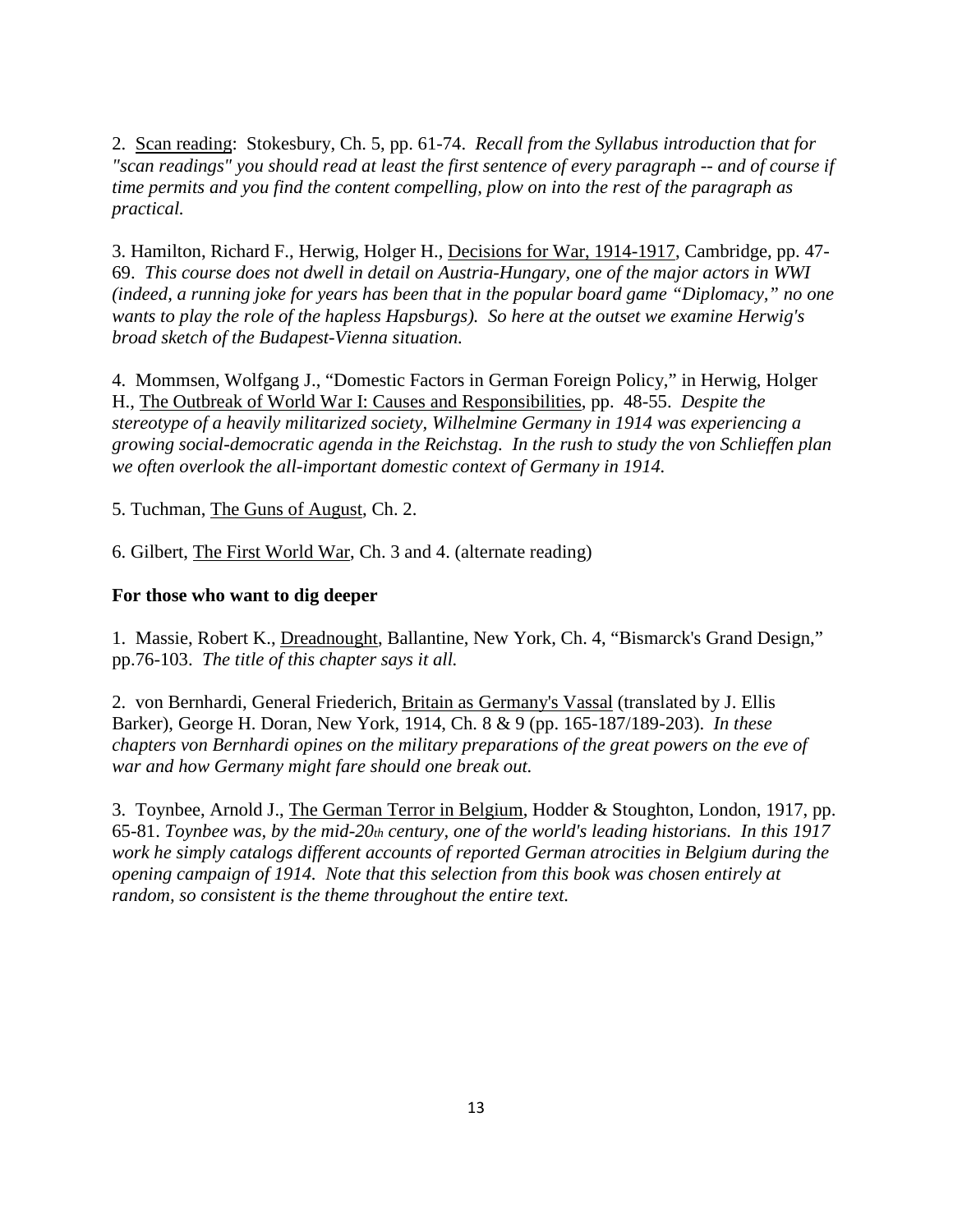#### **Topic 3: The Strategies: England and France**

#### **Overview**

Just as Germany envisioned delivering Keegan's "knockout blow" in the west, so too did France develop a plan to cripple the Reich quickly. But by 1914 France had the burden of decades of recovery from ignominious defeat in 1870 in which it had attempted to wage positional warfare while Prussia waged a war of maneuver. Drawing the wrong lesson from this conflict, France prepared to launch a massive offensive of maneuver warfare against Germany in a future war. Indeed, France's German strategy basically rested on the one-dimensional concept of "revanche" -- revenge for 1870.

England in 1914 was an island kingdom that thought and acted like one. It entered the 20th century with a superb, but tiny, professional army that had to become, by definition, an expeditionary force ready to intervene decisively on the Continent. But would she?

As with Germany, we will ask in Topic 3, what went right for both France and England, and what went wrong? What were their assumptions -- and were these reasonable? What did France and England have to do in 1914, or lose the war?

#### **Key Questions**

- 1. What are the advantages and pitfalls of coalition warfare, and how major a factor was this for England and France in 1914?
- 2. Why did France blindly embrace the offensive, and how was France's Plan XVII different from Germany's Schlieffen plan in terms of resourcing and execution?
- 3. What was England's perceived role in enforcing the world order at the dawn of the  $20<sup>th</sup>$ century? In what ways did its "Imperial Strategy" adopted in 1903 help or hinder its efforts in 1914?
- 4. What did both France and England get right, and what did they get wrong, when war came?

#### **Required Readings (72 pgs)**

#### *Note***:** *Be sure and get to the Tuchman chapter on France/reading #4 so pace yourself!*

1. Stokesbury, James L., A Short History of World War I, William Morrow & Co., New York, 1981, Ch. 6, "The War at Sea," pp. 75-89. *A synopsis of the maritime element to the Great War's context.* 

2. **Scan Reading**: Massie, Robert K., Castles of Steel, Ballantine, New York, Ch. 28 "The Blockade of Germany," pp. 503-521 *England did not fear invasion at the start of WW1 -- she*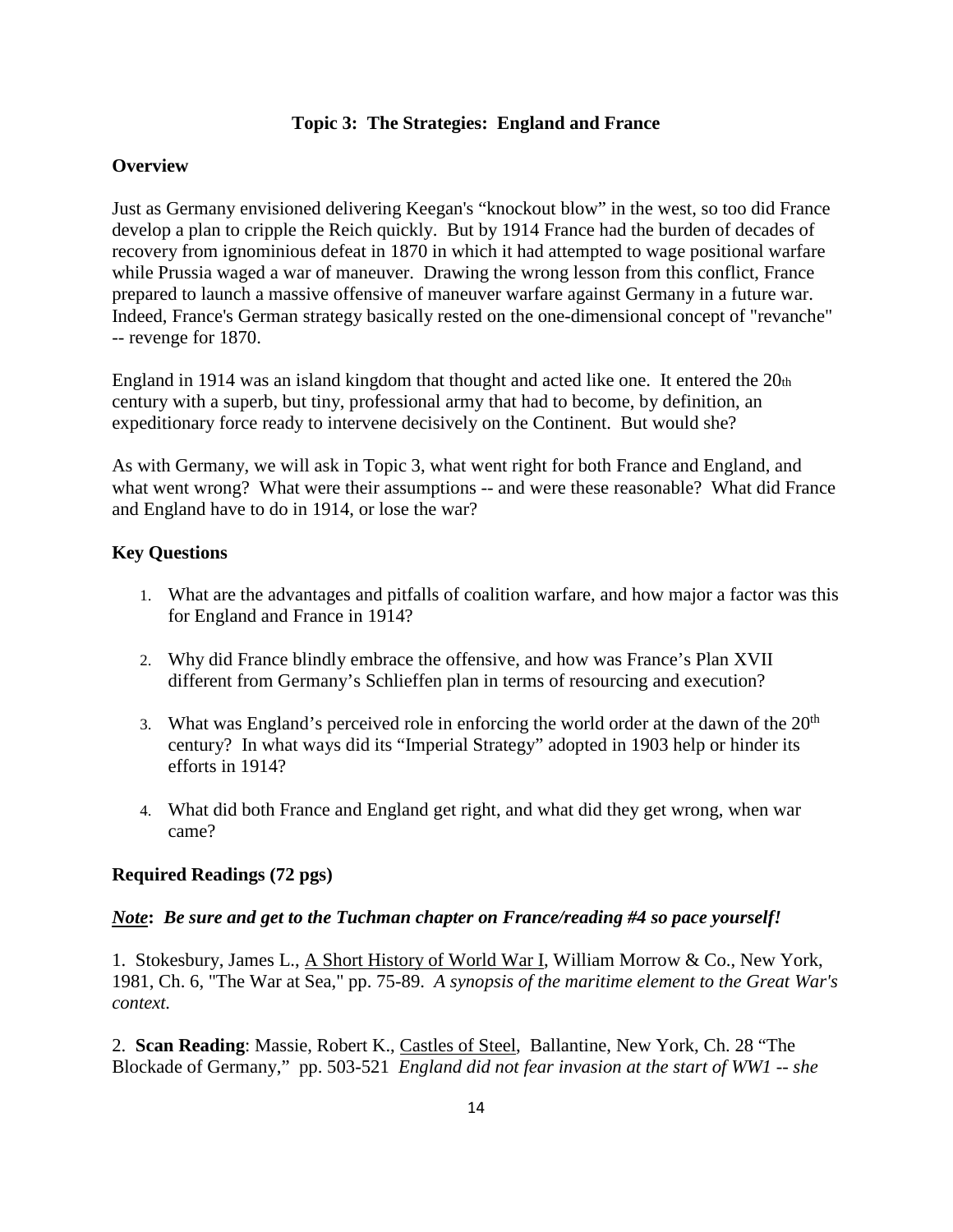*feared starvation, brought about by losing control of the sea. It was not for nothing that Churchill remarked of the chief of the Royal Navy in 1916 that he was the only man in the British Empire who could have lost the war in a single day. Here Massie's massive volume outlines both the offensive and defensive implications of a naval strategy to fight a land war.*

3. **Scan Reading**: [Author's name as given] "The Military Correspondent to The Times," Imperial Strategy, John Murry, London, 1906, pp. 16-29. *The author of this book - anonymously published in 1906 -- had been a British officer who had a scandalous affair with another officer's wife and was cashiered out of the army. He found a better vocation as a journalist who specialized in military affairs. Here, eight years before the war, he sketches England's strategic position in the world -- and what in his view could end it.*

4. Tuchman, Barbara W., The Guns of August, Ballantine, New York, 2004, Ch. 3 and Ch. 4. *Consider this the obligatory homage to Tuchman's classic. Ch. 3 captures the French dilemma between Sedan and 1914 better than anyone else.*

#### **For those who want to dig deeper**

1. Massie, Robert K., Dreadnought, Ballantine, New York, Ch. 23, "Jacky Fisher", pp. 401-432. *Despite having a reputation as the most hidebound human institution ever conceived, the Royal Navy in the late 19th and early 20th centuries was actually the epitome of technical innovation. Jacky Fisher was the architect of the Royal Navy; to understand it, one must look at its designer and chief champion before the war. Of note, Fisher, like his German counterpart von Tirpitz, spent the middle of his career in naval R&D, which placed him in the perfect spot to appreciate the latest developments that were affecting fleet tactics and maritime strategy.*

2. [Author's name as given] "The Military Correspondent to The Times", Imperial Strategy, John Murry, London, 1906, Ch. 11 "Railway Strategy," pp. 180-210 (with illustrations). *If European defense planners failed to appreciate the lessons of firepower derived from the American Civil War, they did not miss the implications of railroads and logistics. Here the Time's military correspondent makes it clear that like Germany, London too had given careful consideration to how to militarize rail in the event of crisis.*

*3.* Wright, Malcom, "Facts & Figures Concerning the British Army of 1914," "Magweb" No. 10, 1997. *A very brief snapshot of what the BEF drew from in 1914.*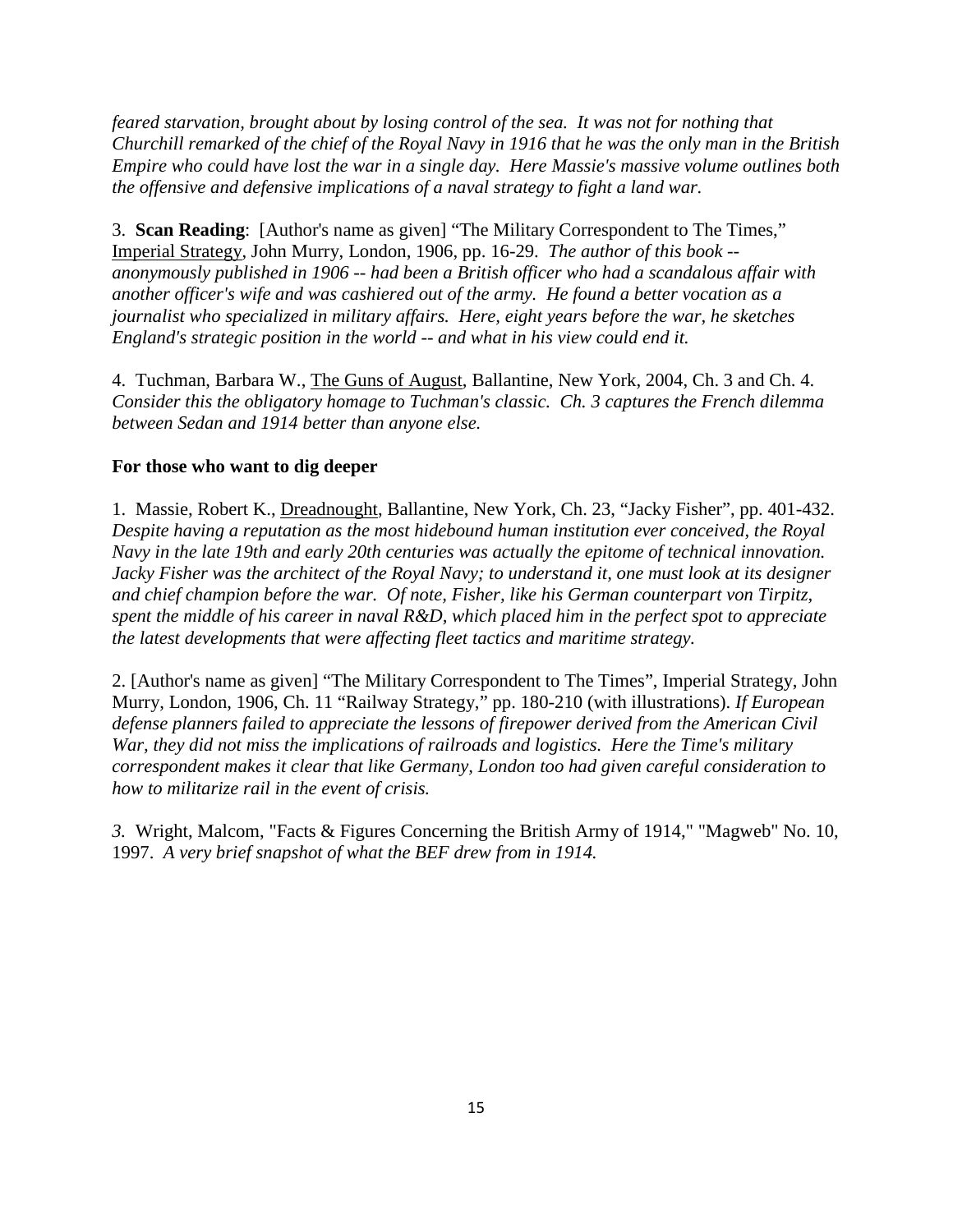# **Topic 4: The Strategies: Russia, the US, and Other Fronts**

#### **Overview**

History often offers tempting themes that masquerade as patterns. But for Russia, one pattern clearly and consistently stands out: Long periods of internal repression and stagnation build internal pressures for reform that are only released when Moscow experiences war.

A century before WWI, an infusion of French and German officers had offered the potential for sweeping military -- and even social -- reform. This movement became manifest in the so-called Decemberist Revolt in the 1820s when young officers, exposed to a post-medieval, modern Europe, attempted a coup to force Russia into the modern era. In the 1860s and 1870s following the Crimean War debacle, the serfs were freed and reforms that Europe had experienced a century earlier were introduced into the Russian army. After it ignominious defeat by Japan in 1905, a parliament -- the Duma -- was formed.

Despite -- or perhaps because of -- these advances, Russia in 1914 was a powder keg of frustrated radicals, a resigned middle class, a hopelessly stultified aristocracy, an omnipresent secret police, and illiterate peasant masses barely distinguishable from their medieval ancestors. When reformers and radicals alike referred to a revolution in Russia they spoke of its coming as "when" not "if".

Thus, the Russian Army in 1914 remained a blunt instrument for whatever strategy the czar might embrace. When war came, Russia's early horrendous defeats forced to the surface the country's miasma of decay, injustice, and backwardness. But 5 million Russian soldiers would die before the powder keg ignited.

On the other side of the planet, an emerging great power awaited its moment on the world stage. In Topic 4 we will contrast the strategic positions of Russia and America a hundred years ago, a time when the US had begun to institutionalize in its military strategy the mythology of America as an "island nation."

# **Key Questions**

- 1. What was the strategic position and perspective of Russia in the early  $20<sup>th</sup>$  century? As a continental power, what did Russia have to do to remain a *great* power?
- 2. What was the strategic position and perspective of the United States in the early  $20<sup>th</sup>$ century? In what ways was the US involved in the war long before it enters the war in 1917?
- 3. What were the key domestic factors for both countries?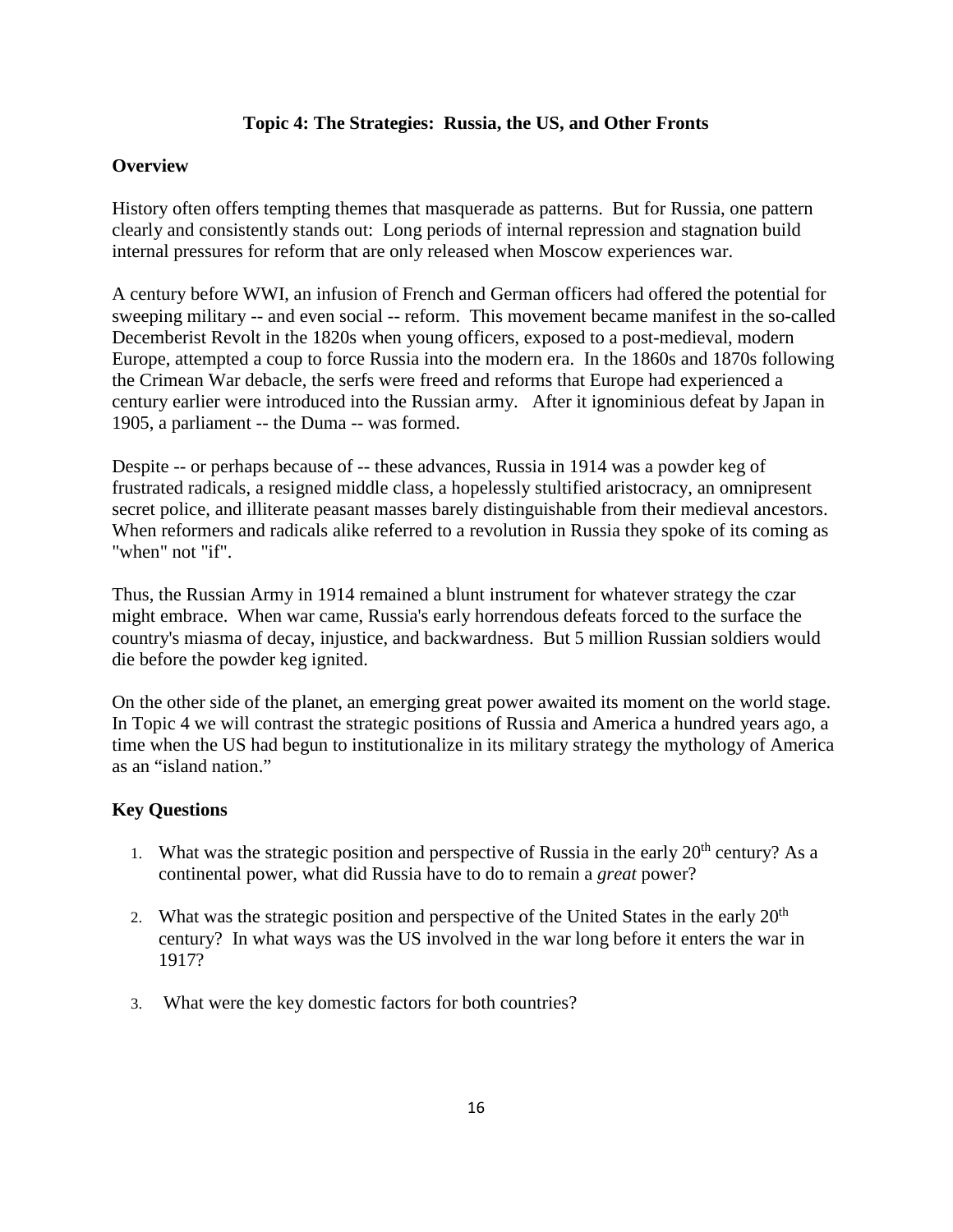# **Required Readings (80 pgs)**

1. Stokesbury, James L., A Short History of World War I, William Morrow & Co., New York, 1981, Ch. 5, "The War in the East," pp. 61-74; Ch. 9, "The Dardanelles", pp. 115-127; and Ch. 14, "Imperial Wars and Colonial Campaigns," pp. 180-193.

2. Lincoln, W. Bruce, Passage Through Armageddon: The Russians in War & Revolution, Simon & Schuster, New York, 1986, Ch.1. "It's A Wide Road That Leads to War," pp. 41-59. *To a generation of students of Russian history, Lincoln was the premier authority on how the Bolsheviks came to power. Here in chapter one, he sets the stage for the war that would end 300 years of czarist rule.*

3. Leavin, D.C.B., "Russia Accepts a General War," in Military Strategies of the First World War, Princeton University, Princeton, pp. 105-112. *Perhaps the greatest single miscalculation of the 1st World War era was Europe's assumption that Russia could not mobilize for war in less than six weeks. Here Leavin examines in greater detail than Stokesbury the critical opening moves of Russia in 1914.*

4. Tuchman, Chapter 5.

5. Gilbert, The First World War, Ch. 15 and 18 (alternative reading)

# **For those who want to dig deeper**

1. Ludendorff, General Eric von, My War Memories, 1914-1918, Vol. I, Hutchinson, London, 1919, "Tannenberg," pp. 41-73. *One of the premier imperial German warlords, Ludendorff in 1919 bitterly composed his memoirs. We will hear more from Ludendorff in later classes; here the architect of one of the war's most decisive battles describes the situation.*

2. Solzhenitsyn, Alexander, August 1914, Penguin, 1974, Ch.1, pp. 7-16. *Arguably if you must read only one Solzhenitsyn novel in your lifetime it would be something other than August 1914. But having read my share of ponderous Russian novels, no other work in the genre has a grander opening chapter -- and is so appropriate for this course on World War I.*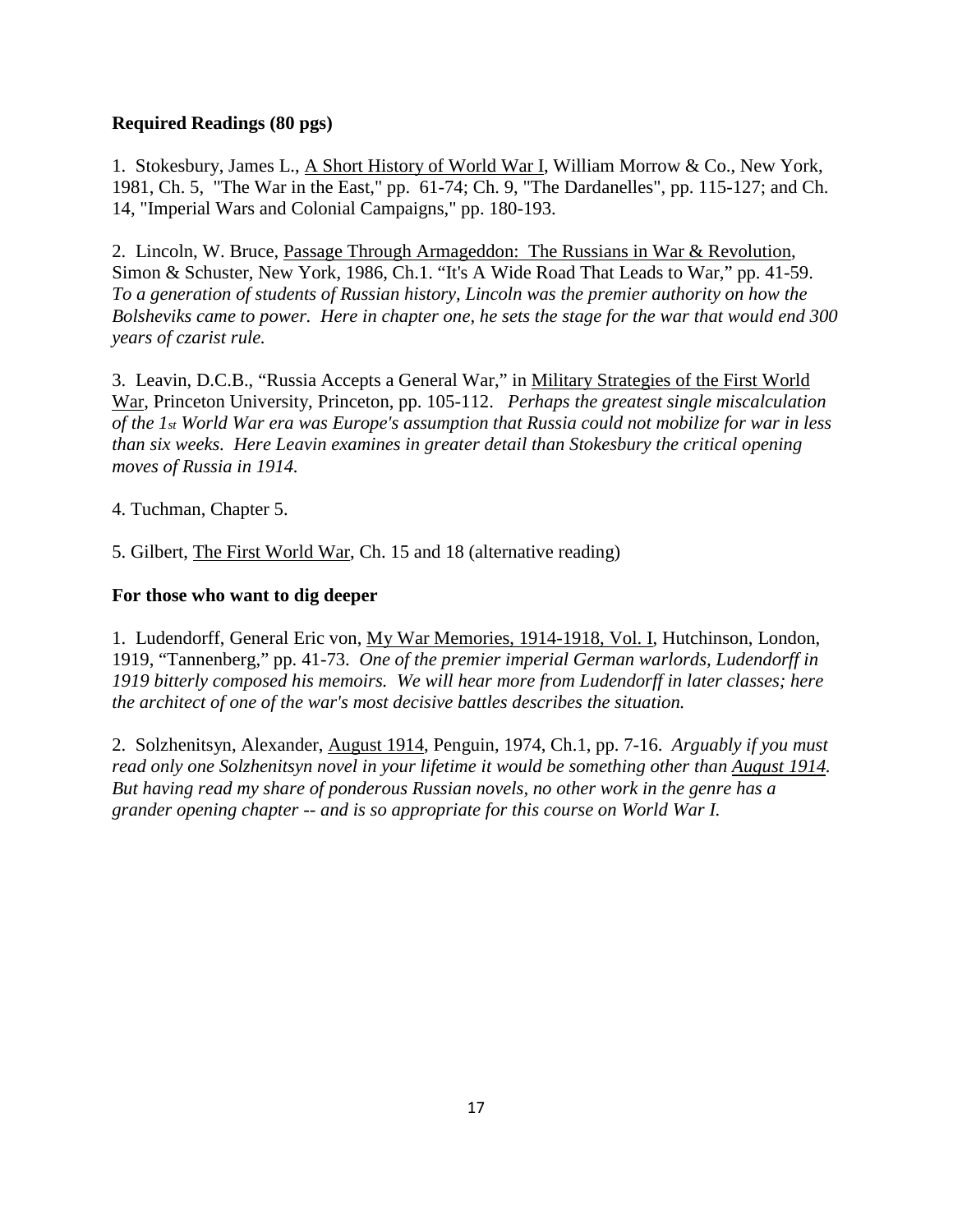#### *Part II: To The Green Fields Beyond*

#### **Topic 5: Movie:** *Joyeux Noël*

#### **Overview:**

Today we'll be watching the 2005 film "*Joyeux Noël*" (Merry Christmas), a movie that portrays events during the impromptu "Christmas Truce" of 1914. Although the movie is fiction (in that characters were invented for it and that events that actually occurred during the Christmas Truce are consolidated), it is based solidly in fact.

By the winter of 1914 the trench line that extended across France had more or less stabilized, leaving German and Allied troops often a stone's throw away from their enemies. In many sectors, the closeness of the enemy led to some communication and impromptu ceasefires, although overt fraternization was rare. This changed during the Christmas season, when these impromptu ceasefires, begun over a mutually agreed on truces to buried bodies, escalated into fraternization on a wide scale, including carol singing, games of soccer, and exchange of gifts. It is estimated that over 100,000 troops on both sides engaged in the "Christmas truce" of 1914 in activities very similar to those portrayed in the film.

Such activity was obviously not condoned by higher authorities on either side, who learned of the truces through mail censorship. Word soon got out to the press, forcing high commands on both sides to downplay the truces, noting they were little more than temporary cease fires. Although there were no serious repercussions, in future years the reminder to the troops that fraternization amounted to treason effectively ended any further Christmas truces. Given how the war had devolved considerably in violence, however, it is doubtful whether the soldiers of 1915-1918 saw the war in the same light as their earlier comrades.

#### **Key Questions:**

- 1. What were the reasons for the Christmas Truce? Why did it occur on such a large scale?
- 2. What does the film show of the relationships between Allies? Is this realistic?
- 3. Did higher commands have reason for alarm, given the temporary nature of the Christmas truce?

#### **Readings:** none.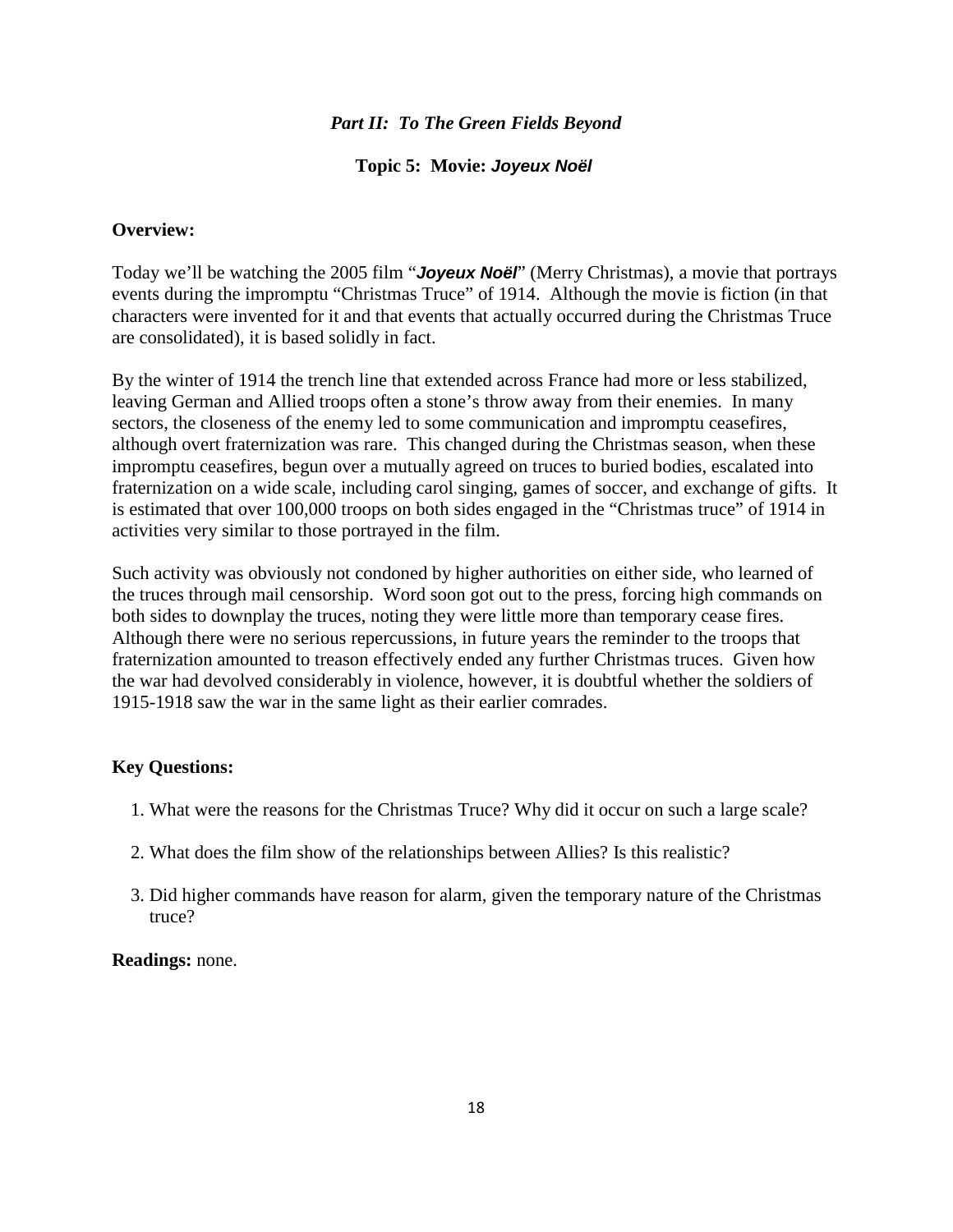#### **Topic 6: 1915-1917: Catastrophe**

#### *Next Week: Paper topics due electronically by COB Topic 7*

#### **Overview**

By the end of 1915 the "romance" of warfare had worn off in the face of mounting casualties  $-2$ million by the end of 1915 – and the transition from the maneuver warfare of 1914 to static, trench warfare. Was this a collapse of strategic thinking or a "strategic pause" until someone could think of something better? 1915-1917 saw the significant campaigns -- often referred to somewhat misleadingly as battles in WWI historiography -- that so characterized WWI. Studentled case studies will survey the Flanders salient (Loos/1st, 2nd, & 3rd Ypres), Gallipoli, the Somme, and Verdun. It is also important to look at one of the few successful Russian campaigns of WWI, the Brusilov Offensive.

These were the great campaigns of the middle of the Great War, typified by trench warfare. By the end of 1916, with both sides nearing exhaustion, changes began to sweep the war at all levels. Both sides' strategists sought the elusive return to maneuver warfare, when the troops would break through the enemy's trenches, and pour out "to the green fields beyond," as the British CONOP for Cambrai described it. It is these changes, at the strategic level, that interest us in the second half of Topic 5. (We will also unflinchingly go back sixty years, to the Petersburg campaign of 1864-1865 in the American Civil War to see if the character of trench warfare in America at that time was a unique phenomenon, or if there were universal consistencies whose lessons could have saved Europe so much suffering six decades later.)

In addition, we want to pause, and look at a handful of the leading strategists who by this time have emerged as critical to their countries' war efforts. Who were Foch, Petain, Fischer and Haig, Brusilov and, lastly and grimly, Falkenhayn and Ludendorff? It is important to analyze these leaders in light of the context and the strategic choices presented to them at the time. As B.H. Liddell Hart wrote, "When the conditions of the War are analyzed, it becomes clear that in the qualifications for high command, and still more for strategic direction, there was little in prewar experience that helped a man, while there was much that might handicap the development of his personal qualities…The discovery of uncomfortable facts had never been encouraged in armies, who treated their history as a sentimental treasure rather than a field of scientific research. Thus all were amateurs in that war from the moment when the opening moves broke down, and the real nature of the war emerged from the artificial mould of convention in which the pre-war plans and forces had been cast. The question which remained was how quickly they could learn…"

#### **Key Questions**

- 1. What do you do when ALL of your pre-war strategy assumptions are proven wrong and there is no "Plan B"?
- 2. What are the major *strategic* similarities, differences, and considerations between the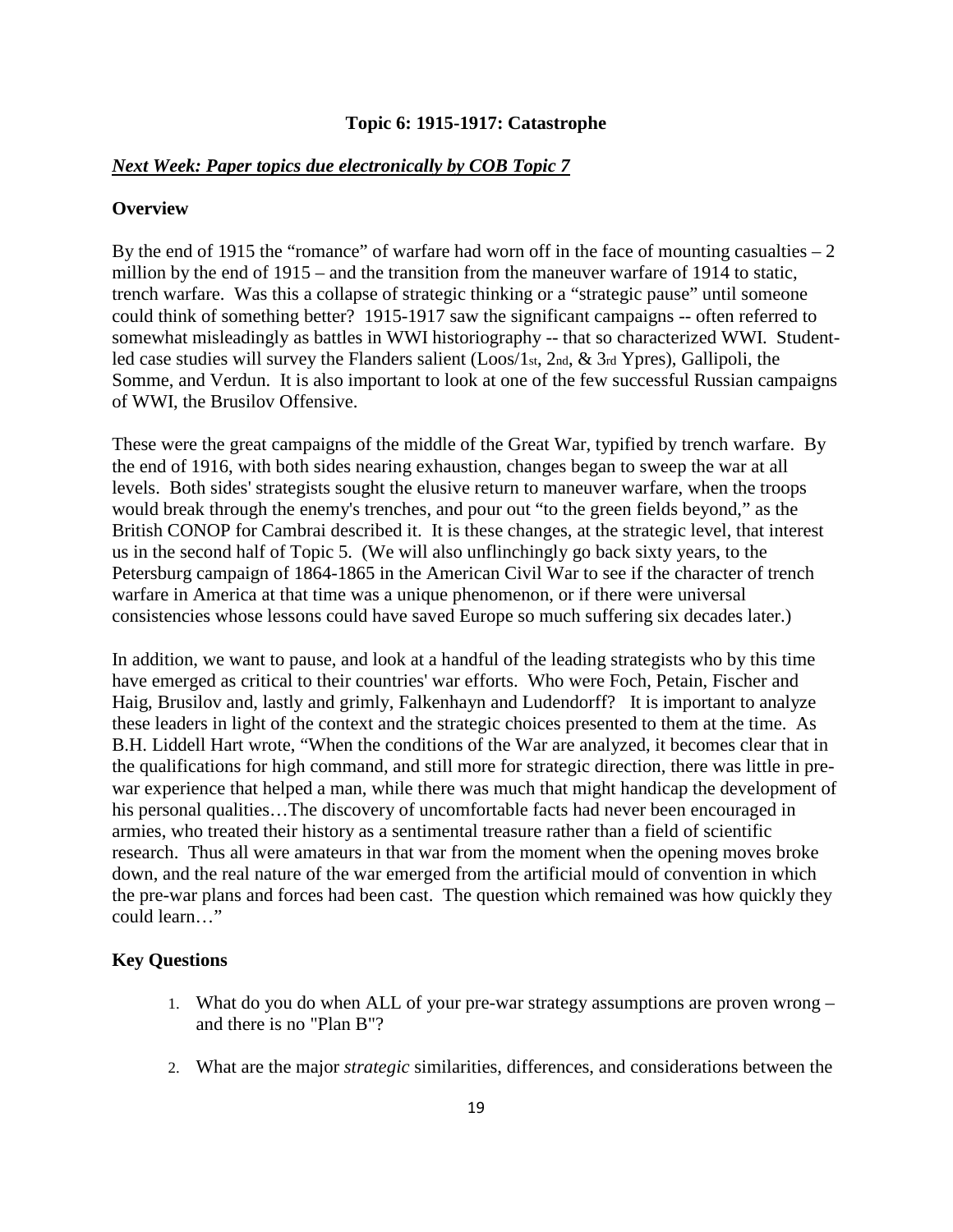terrible campaigns of 1915-1917?

- 3. What was Churchill's calculus in advocating the Gallipoli campaign? Was he right or wrong?
- 4. What did the commanders during this period get *right*?
- 5. What factors drove the experiences of WWI's leading strategists that may have caused their alleged inability to change?

# **Required Readings (32)**

1. Stokesbury, James L., A Short History of World War I, William Morrow & Co., New York, 1981, Ch. 7, "The Western Front, 1915," pp. 90-101; Ch. 11, "The Love Battles" pp. 140-156; Ch. 13, "The Navy Gets Its Chance," pp. 168-179. *1915 saw a surprising amount of maneuver warfare, despite the now ubiquitous trenches. But why did F. Scott Fitzgerald, less than a decade after the guns fell silent, describe Verdun as "an explosion of love"? Finally, Ch. 13 is the clearest description of the complex naval battle of Jutland I have ever encountered. By this point in the course it should be clear to you why Churchill called British fleet commander Jellicoe "the only man who could lose the war in an afternoon."*

2. Adams, R. J. Q., Arms and the Wizard: Lloyd George and the Ministry of Munitions, 1915- 1916, Texas A&M, 1978, pp. 16-19, 28-35. *A snapshot of an economy unprepared for a long war. In 1915 Britain experienced a severe ammunition shortage. Here Adams -- probably the preeminent American authority on WWI Britain -- briefly sketches a profile of David Lloyd George, the wartime British leader who catapulted to national prominence through his effort to resolve the crisis.* 

3. Junger, Ernst, Storm of Steel, Penguin, New York, pp. 224-256. *Storm of Steel vies with Robert Graves' Farewell To All That as the most intense personal memoir of WWI. Junger was not writing to denounce war in general, nor World War I in particular, rather, he wrote --and throughout his life constantly amended -- Storm of Steel simply to help himself better understand his experiences. The referenced reading above captures the tunnel vision of an ordinary WWI soldier during a major attack.*

4. Scan Reading: Rawling, Bill, Surviving Trench Warfare: Technology and the Canadian Corps, 1914-1918, University of Toronto, Toronto, "Conclusion," pp. 216-223 *A concise summary of the trench experience.*

5. Gilbert, The First World War, Ch. 14 and 16 (alternative reading)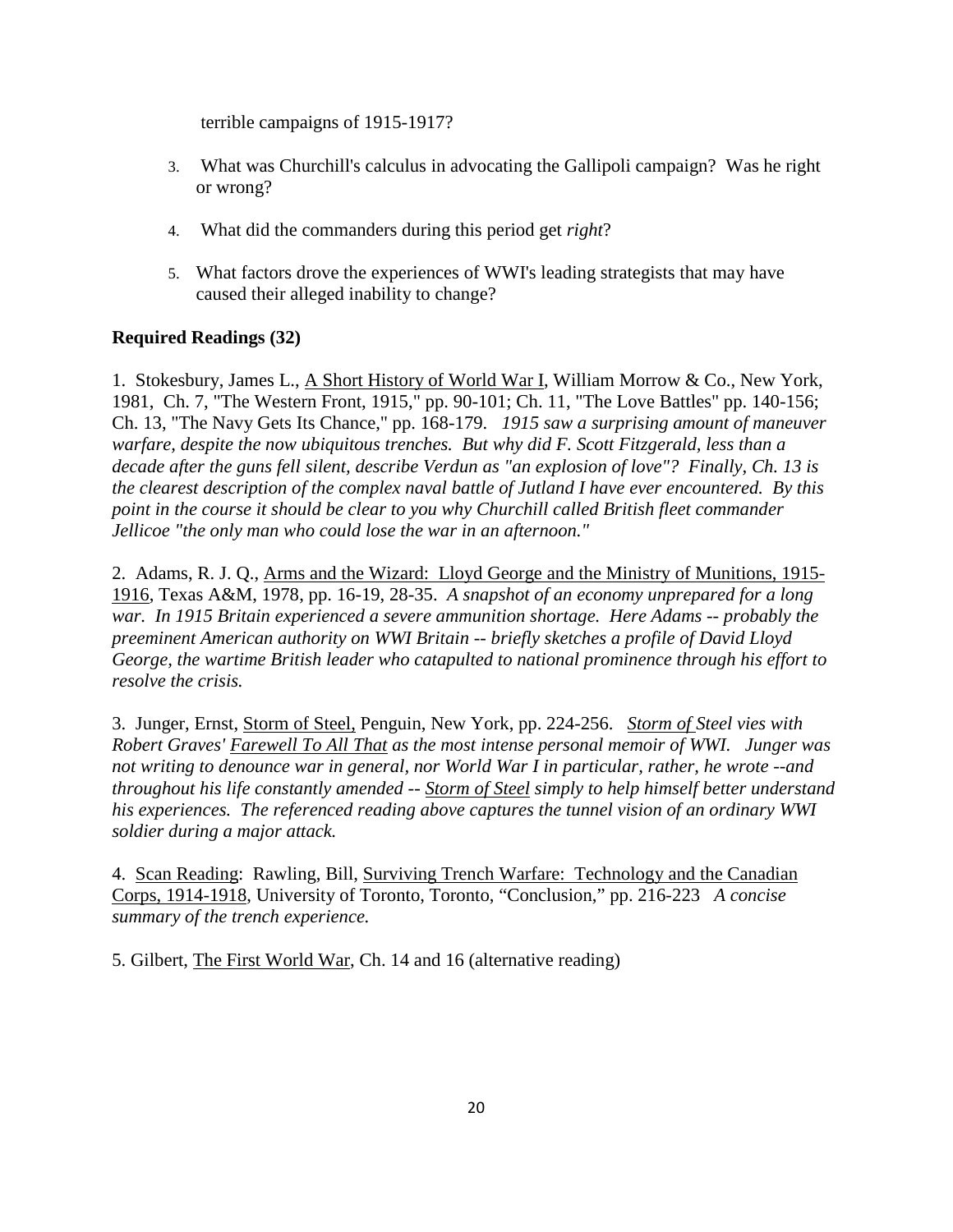#### **For those who want to dig deeper**

1. Empey, Arthur Guy, Over the Top: By an American Soldier Who Went, G. P. Putnam's Sons, New York, 1917, Ch. XI, pp. 69-77. *In chapter eleven, an American soldier succinctly captures what it was like to "go over the top."*

2. Horne, John (ed.), State, Society, and Mobilization in Europe during the First World War, Cambridge, Ch. 8, "Discipline and Morale in the British Army, 1917-1918", pp. 125-143.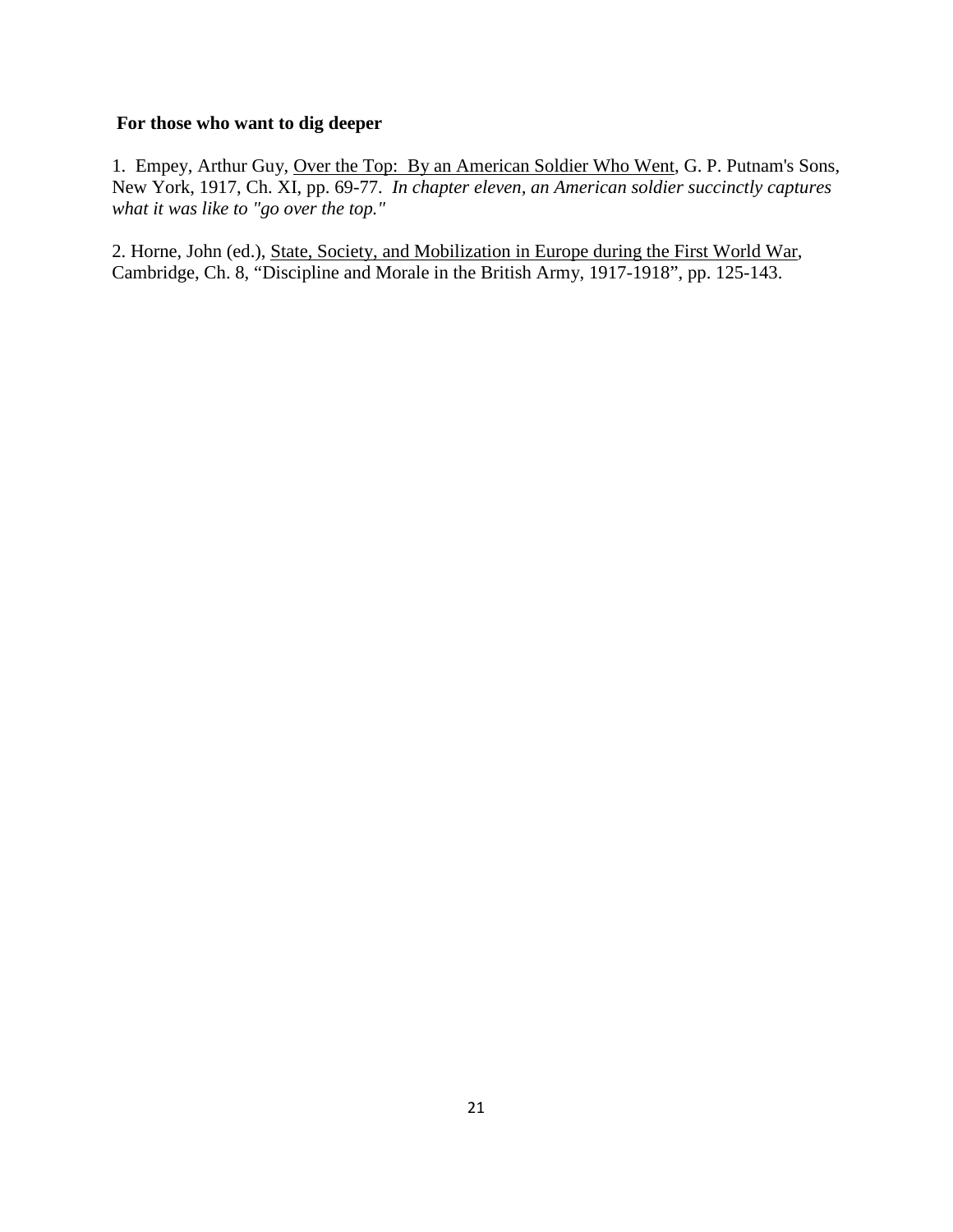#### **Topic 7: Reaction to Stalemate**

#### *This week: Paper topics due electronically by COB Today/Topic 7*

#### **Overview**

The great historiographical error of the First World War for almost a century has been that it was a hopelessly stalemated clash, which devolved into a war of attrition, and ended only when one side reached exhaustion before the other. This is largely false. After the catastrophes of 1915- 1917 explored in Topic 6, European strategists began desperately to seek new modes of war at the tactical and operational level, and strategically, many pre-war assumptions *were* cast aside. But for the strategist, what is especially critical is that each of the warring great powers essentially chose a different strategic path to victory. And most dramatically, the stereotype that the Great War ended only after the belligerents had exhausted themselves clashes with the reality that World War I ended not with a whimper, but with one of the greatest and most desperate campaigns of the war.

By the middle of 1917, however, it was clear that change was afoot. Carefully planned battles at Vimy Ridge, Messines, and Cambrai, revealed a British army now capable of the first combined arms actions, meshing infantry, artillery, communications support and maturing airpower into a relatively unified effort. The British still clung to the hope of smashing through the enemy's line, but in a more choreographed and technically sophisticated way than simply sending men over the top with bayonets fixed and hoping for the best.

A crisis in the French Army nearly pushed that country out of the war. In the spring of 1917 France would try one last time to smash through "to the green fields beyond" in one of only two offensives during the entire war named for its commander and chief advocate. After two weeks and over 200,000 casualties, discord and revolt would sweep the French Army, precipitating a crisis that might lose the war...

And mighty Russia, bled to death and pushed to revolution, produced arguably the most salient strategic response to the war's failures to date -- the country simply removed itself from the war.

Finally, by 1918 Germany's dramatic new approach of bypassing enemy strong points had matured. In less than nine months Germany completely rewrote its battlefield doctrine and trained its troops accordingly. It March it was unleashed. It ultimately failed, but not before ensuring that the inertia of trench warfare would be broken forever -- and that the conflict would end with the greatest campaign of the entire war.

#### **Key Questions**

1. How did the new concepts at the most basic of tactical levels change the strategic calculus of the war's leaders? Isn't it supposed to be the other way around?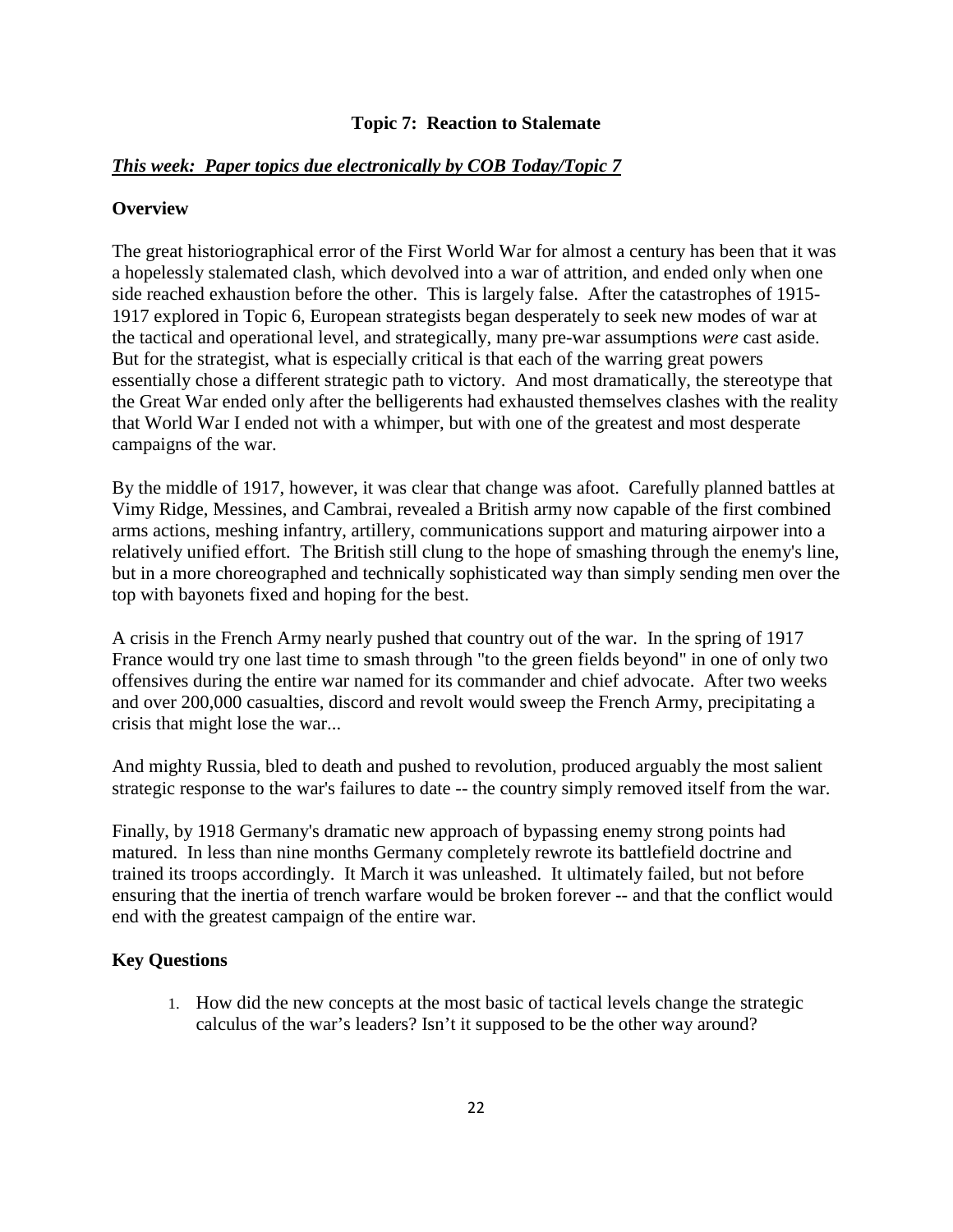- 2. How did the different responses against the inertia of trench warfare, and widespread shortages of cash, raw materials, food and other necessities compare to each other? What were the second and third order effects of these choices on the outcome of the war?
- 3. July 1, 1916 was the worst day in terms of casualties in the history of the British Army, which lost over 57,000 men killed or wounded on the first day of the Battle of the Somme. In 1917, 50% of French divisions refuse to fight. At what point must a strategist realize his strategy has failed? And what is a "reasonable" amount of time that we must expect to pass before a new strategy can replace it?
- 4. Whose side is time on in late 1916 and early 1917?

#### **Required Readings (54 pgs)**

1. Stokesbury, James L., A Short History of World War I, William Morrow & Co., New York, 1981, Ch. 18, "The Western Front, 1917," pp. 227-243. *1917 sees what British military historian John Keagan called "the breaking of armies." Britain bleeds itself white, France almost collapses (Russia does), and Germany begins to starve. And on everyone's lips is the question: Will America arrive in time?*

2. Passingham, Ian, Pillars of Fire: The Battle of Messines Ridge, June, 1917, Sutton, Gloucester, 1998, pp. 29-34, 42-49. *WW1 historians are beginning to identify Messines Ridge as the debut of Britain's newly-minted combined arms approach to fighting on the Western Front. In this short reading, Passingham briefly describes the new British approach in planning a major offensive that was to characterize warfare for the next three decades at least.*

3. Lupfer, Timothy T., The Dynamics of Doctrine: The Changes in German Tactical Doctrine During the First World War, US Army Command & General Staff College, Leavenworth, KS, 1981, pp. 37-42. *Although specific tactics are not the focus of this course, Lupfer's analysis of how the German Army made radical changes to its combat arms in early 1917 set the stage for the climax of the war a year later.*

4. Gilbert, Ch. 18 (alternative reading)

#### **For those who want to dig deeper**

1. Lupfer, Timothy T., The Dynamics of Doctrine: The Changes in German Tactical Doctrine During the First World War, US Army Command & General Staff College, Leavenworth, KS, 1981, pp 43-46. *Why stop at page 42 with Lupfer? In the section "The Attack Organization", he succinctly gets into the nuts and bolts of sturmtruppen organization and operations.*

2. Azan, Lt. Col. Paul, (translated by Major Julian Coolidge, US Army),The Warfare of Today [sic], Houghton-Mifflin, New York, 1918. Ch. 6, "How to Achieve Victory," pp. 235-266, Ch. 7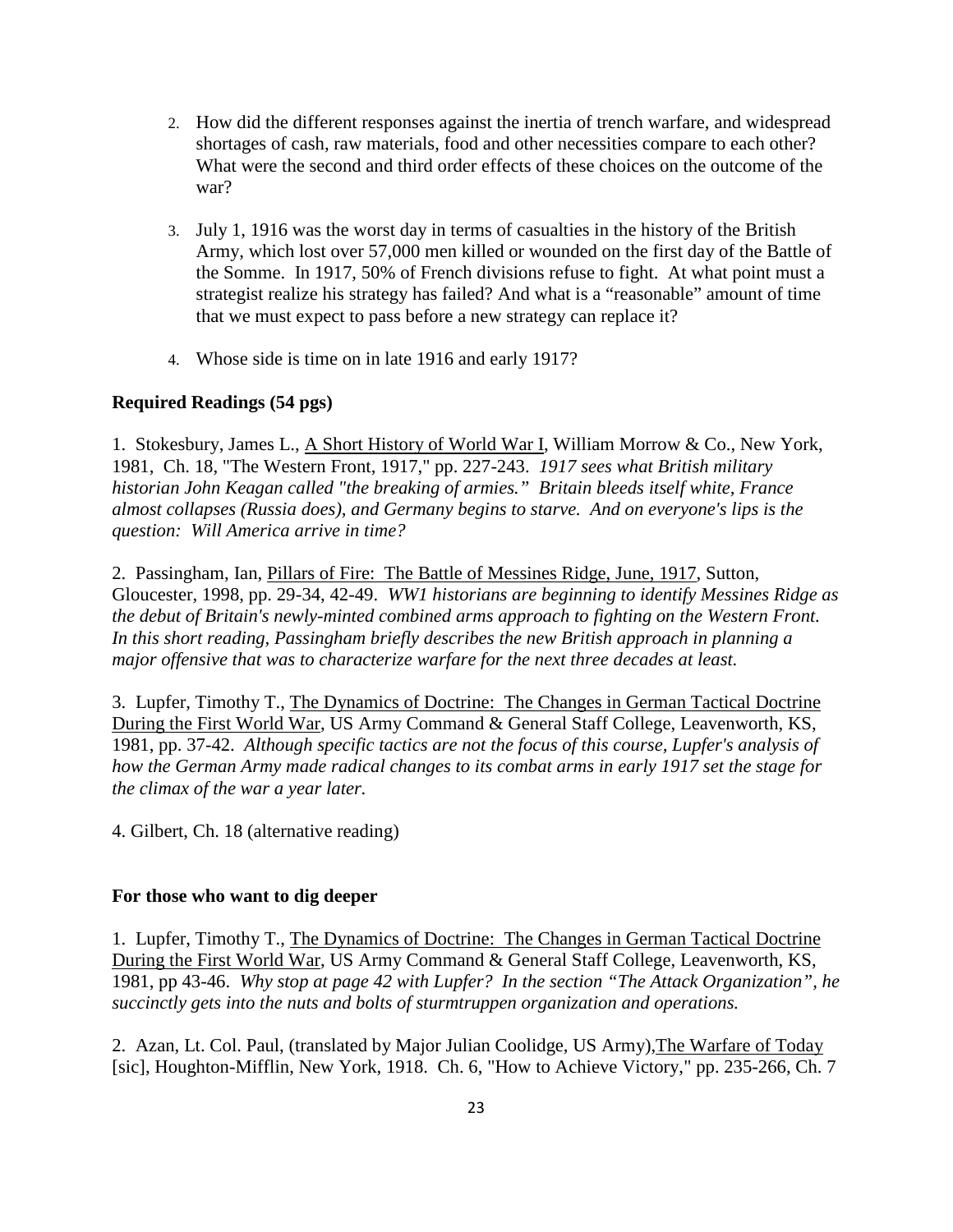"The Defense of A Position," pp. 267-305, Ch. 8, "Officers and Soldiers," pp. 306-311. *A French officer articulates operational changes in his army at the close of 1917, reflecting Petain's reforms. Superbly illustrated, despite the relatively poor quality images from my handheld scanner at the WWI archive in Kansas City.*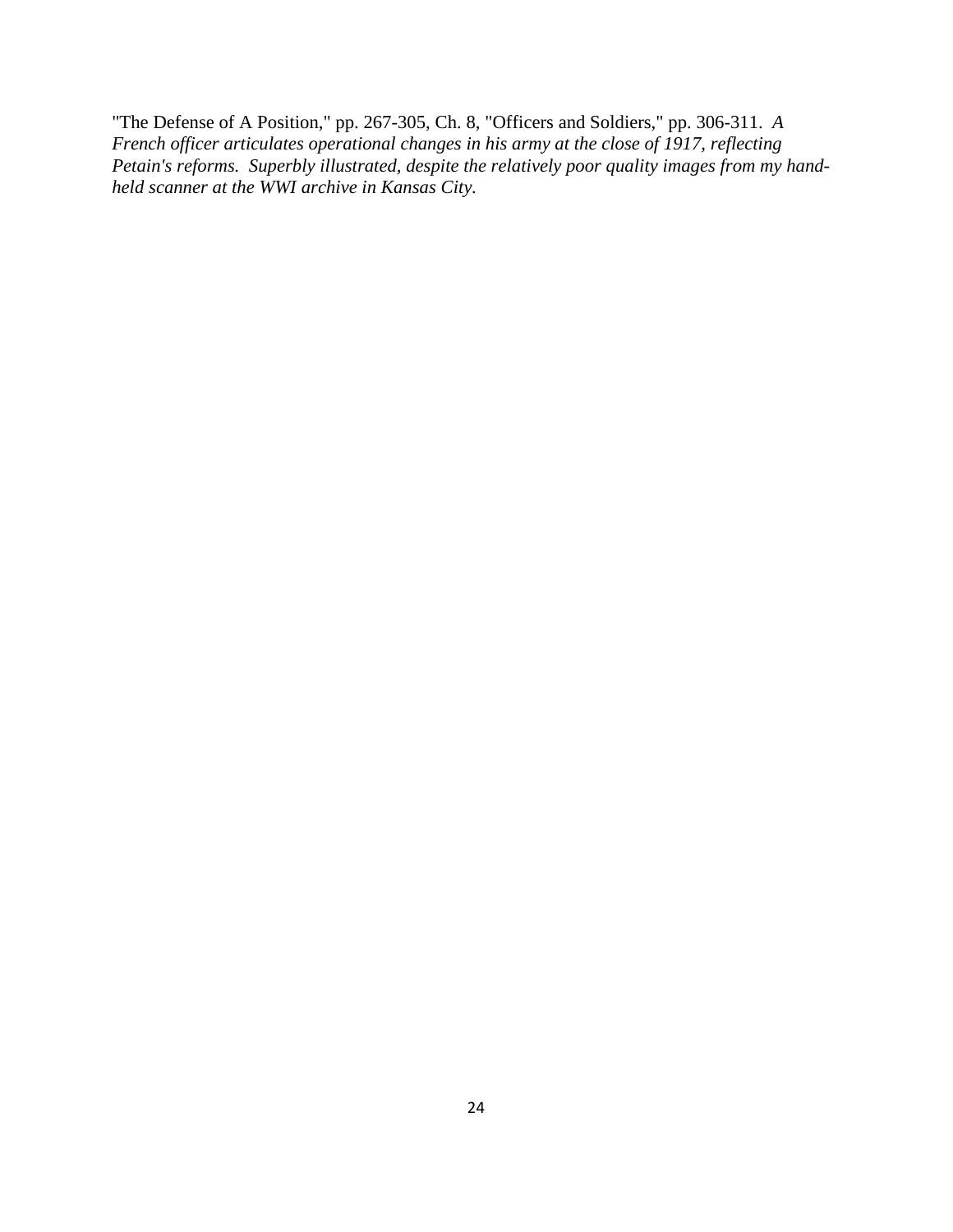#### **Part III: The Birth of the Post-Modern**

#### **Topic 8: Social Wars and Revolution**

#### **Overview**

Besides the glaring demographic and geopolitical fallout of 1914-1918, the massive economic dislocations and disruptions are arguably what really set the stage for the Great Depression and WWII. Moreover, 1917 and 1918 saw three great political-social revolutions; two in Russia in early and late 1917 respectively, and one in Germany in 1918. This topic gives us the opportunity to address often overlooked but critical elements to the period's strategic context in the economic and social spheres that led to unrest, social upheaval, and ultimately revolutions that had significant impact on the post-war period (and on world history).

In our examination of this period we will first look at the demographic disasters of WWI, focusing on the Central Powers' home fronts. A hundred years ago, strategists actually regarded Europe as *over*-populated. What happened in Germany and Austria-Hungary when their societies suddenly found themselves bereft of young men in 1918? What happened to the widows, children, relatives and friends of that "Lost Generation"?

Next we will review the broad sweep of Russia's two revolutions, one that brought in a more-orless democratic regime, and the second, which did not. The question that concerns us here, however, is not simply Russian revolutionary history. Rather, we want to know how a revolution "plays out," especially when used as a weapon of war. (We Americans view a revolution as an *event*; most other societies see them as a *process*.) We also want to explore further what the effect of the Russian revolution(s) had on Allied strategy, *and what propelled America and England to invade Russia*?

Next we will examine war culture in various countries. The power of propaganda was used for recruiting, financing and directing other resources to the war, to vilify the enemy and to suppress dissent. The US was a prime target of a sophisticated British propaganda campaign while the Wilson administration built a propaganda machine of its own targeting the same population. How did propaganda affect the conduct and the character of the war?

We will conclude by jumping ahead somewhat, to the so-called "Spanish" Influenza outbreak of 1917-1919. Historians often regard this emergency as a mere appendix to the story of World War I. The conventional figure for its toll is 20 million dead but over the past fifteen years historians and epidemiologists alike have come to see this figure as much too conservative; the actual toll may have reached 50-100 million. Indeed, it proved to be more lethal than the war itself -- in essence more than doubling the demographic crisis that now confronted Europe at the dawn of the post-Modern era.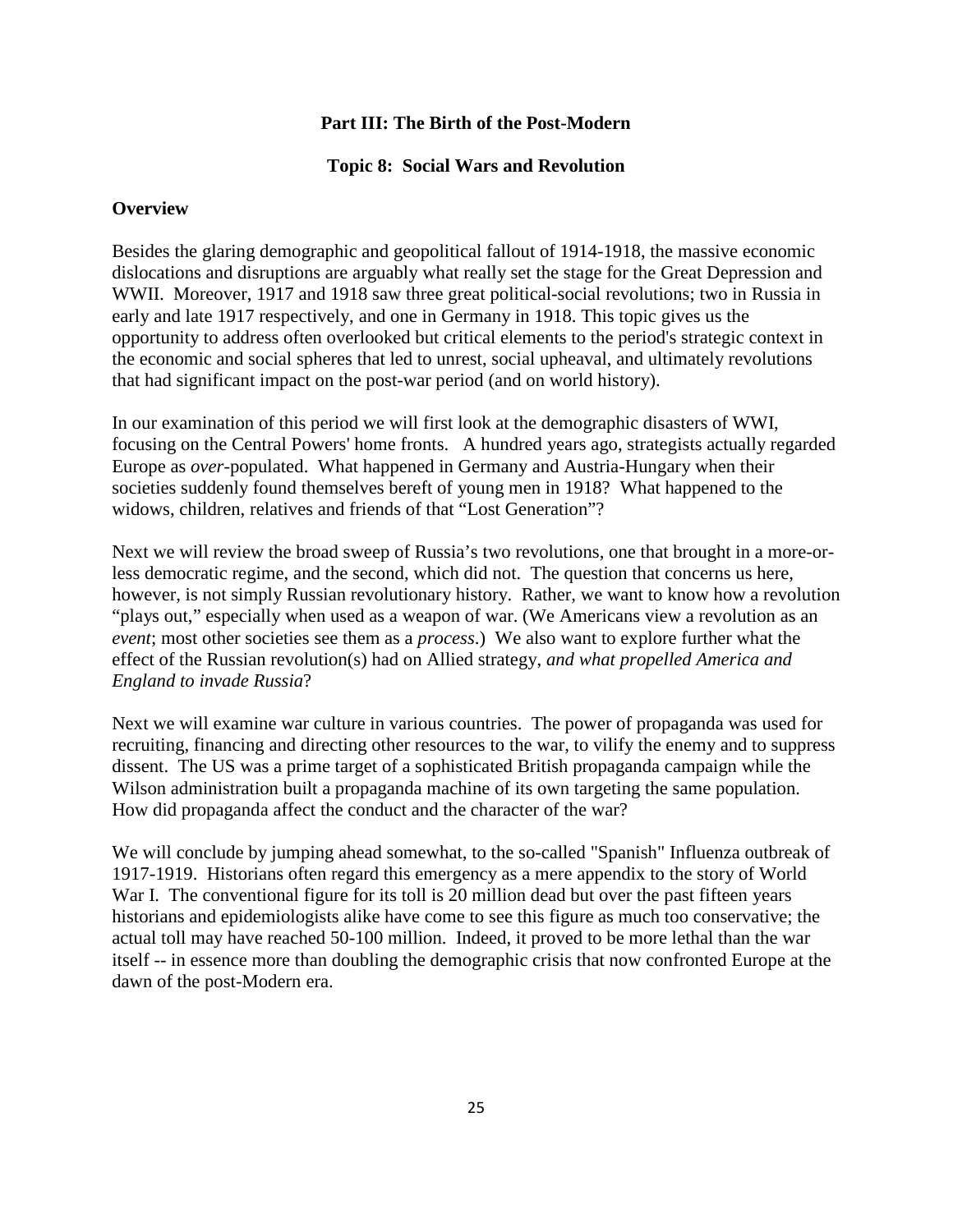# **Key Questions**

- 1. What were the short and long-term economic and demographic impacts of the war? Can we draw a firm line between 1918 and collapse of the 1930s?
- 2. Was Germany far-sighted or short sighted in its wartime policies? How did the military dictatorship of Hindenburg and Ludendorff affect the course of the war?
- 3. Why did the Kerensky regime fail? Why did the Bolsheviks succeed? What were the ways in which Great Britain and France experienced / avoided revolution amongst their own populations?
- 4. What does the Influenza Crisis of 1917-1920 tell us about future pandemics?

# **Required Readings (97 pgs, note "scan" references)**

1. Asprey, Robert B., The German High Command at War: Hindenburg and Ludendorff Conduct WWI, William Morrow, New York, Ch. 27, "The Turnip Winter". *Germans called the winter of 1916-1917 the "Turnip Winter" for good cause. Here the desperate plight of Germany's home front is described as the war entered its fourth year.*

2. See charts: Injuries Inflicted to the German National Strength through the Enemy Blockade: Memorial [sic: "Memorandum"] of the German Board of Public Health, December, 1918. *This is an original document in both German and English in the NDU Library. These numbers are actually probably on the low side*.

3. Scan reading: Ludendorff, General Eric von, My War Memories, 1914-1918, Vol. II, Hutchinson, London, 1919, Ch. 1, "The Basis of Future Operations and Our War Machine," pp. 328-336; 349-355. *Ludendorff was one of the key architects of German war strategy. Shortly after the war he bitterly and unrepentantly composed his memoirs. Here he recounts the deteriorating conditions for German citizens at home and the drain the war was having on Germany's economic might and social health.*

4. Wall, Richard, & Winter, Jay (eds), The Upheaval of War: Family, Work, and Welfare in Europe, 1914-1918, Cambridge, Ch. 3, Sieder Reinhard F., "Working Class Family Life in Wartime Vienna," pp. 109-115; scan pages 116-134. *A snapshot of deteriorating conditions on the home front in the capitol of the failing Austro-Hungarian Empire*.

5. Scan reading: Horne, John (ed.), State, Society, and Mobilization in Europe During the First World War, Cambridge, Ch. 5, "Mobilizing Labour and Socialist Militants in Paris During the Great War," pp. 73-79. *Although arguably the most leftist of European great powers at the start of the war, it is noteworthy to see how long France's socialist labor unions continued to support the war -- probably largely explainable by the fact that so many French soldiers had been union laborers.*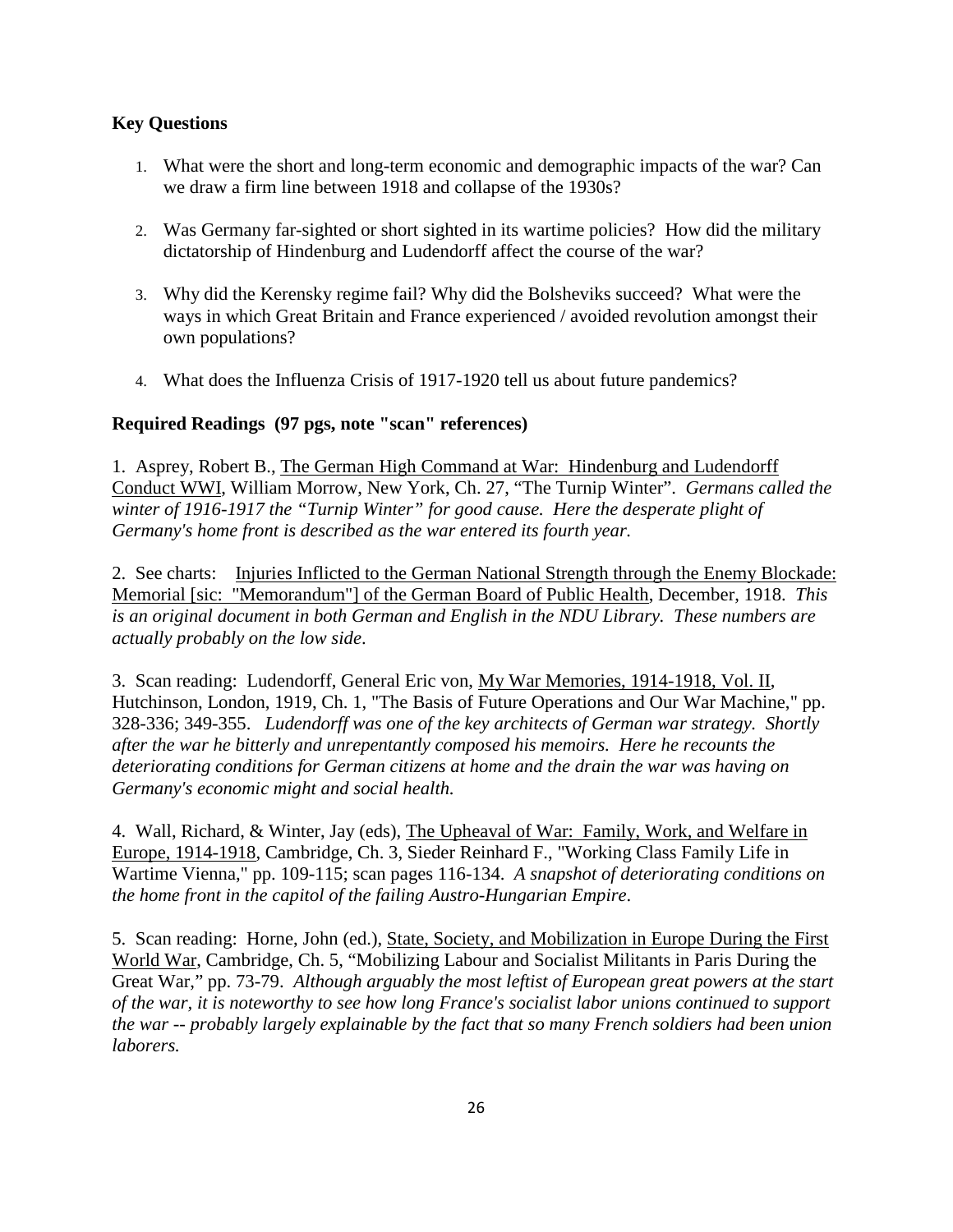6. Stokesbury, James L., A Short History of World War I, William Morrow & Co., New York, 1981, Ch. 16, "The Collapse of Russia," pp. 205-215. *Before the Arab Spring, before all the anti-colonial revolts of the post-WWII era, Russian "operationalized" Marx. But first, Moscow and the Russian people lurched towards a feckless interim government that unknowingly paved the way for the coming of the Bolsheviks.* 

7. Lincoln, W. Bruck, Passage Through Armageddon: The Russians in War & Revolution, Simon & Schuster, New York, 1986, Ch. "1917," pp. 315-345. *Lincoln, the renowned historian of the Bolshevik rise to power in Russia, focuses on the key moment when a desperate people finally revolt--and a hollowed-out regime that can no longer defend itself.* 

8. Scan reading, but see especially (at least) pp. 452-454, p. 457, & p. 467: Smallman-Raynor, Matthew, Johnson, Niall, & Cliff, Andrew D., "The Spatial Anatomy of an Epidemic: Influenza in London and the Country Burroughs of England and Wales, 1918-1919," in Transactions of the Institute of British Geographers, New Series, Vol. 27, No. 4 (2002), pp. 452-470. *A look at the pandemic's impact on one country in an attempt to see specifically how the virus spread geographically over time.*

#### **For those who want to dig deeper**

1. Curtain, Thomas D. , The Land of Deepening Shadow: Germany at War, George H. Doran, New York, 1917, Ch. 13, "A Land of Substitutes", pp. 156-163; scan Ch. 3, "The Crime Against the Children," pp. 33-38; scan Ch. 19, "The Woman in the Shadow," pp. 225-240. *Written by an American in Germany, these chapters are admittedly subjective sketches of the German "street scene" prior to the US declaration of war but are nonetheless useful as a wartime English language source on the subject.*

2. Horne, John (ed.), State, Society, and Mobilization in Europe during the First World War, Cambridge, Ch. 11, "Morale and Patriotism in the Austro-Hungarian Army, 1914-1918," pp. 173-191. *One of the big questions of WWI is the extent to which Austria-Hungary was a help or a hindrance to German imperial ambitions.*

3. Gompers, Samuel, American Labor and the War, George H. Doran, New York, 1918, "Labor's Function in Wartime," pp. 185-196. *Sam Gompers, the great figure of late 19th and early 20th century American labor, explains in a speech to convention-goers in 1918 why the American working man should support the war.*

4. Sydenstricker, Edgar, "Preliminary Statistics of the Influenza Epidemic," Public Health Reports, Vol. 33, No. 52, Dec. 27, 1918, pp. 2305-2321. *Halfway into the epidemic, its impact on the US is tentatively described. Note the charts and maps.*

5. [Author's name as given] G.S.O.; GHQ, Philip Allen, London, 1920, Ch.9, "The Economy Services," pp. 129-135 *In this brief passage, "GSO" describes the British wartime effort to economize, focusing on the metals scrap drive.*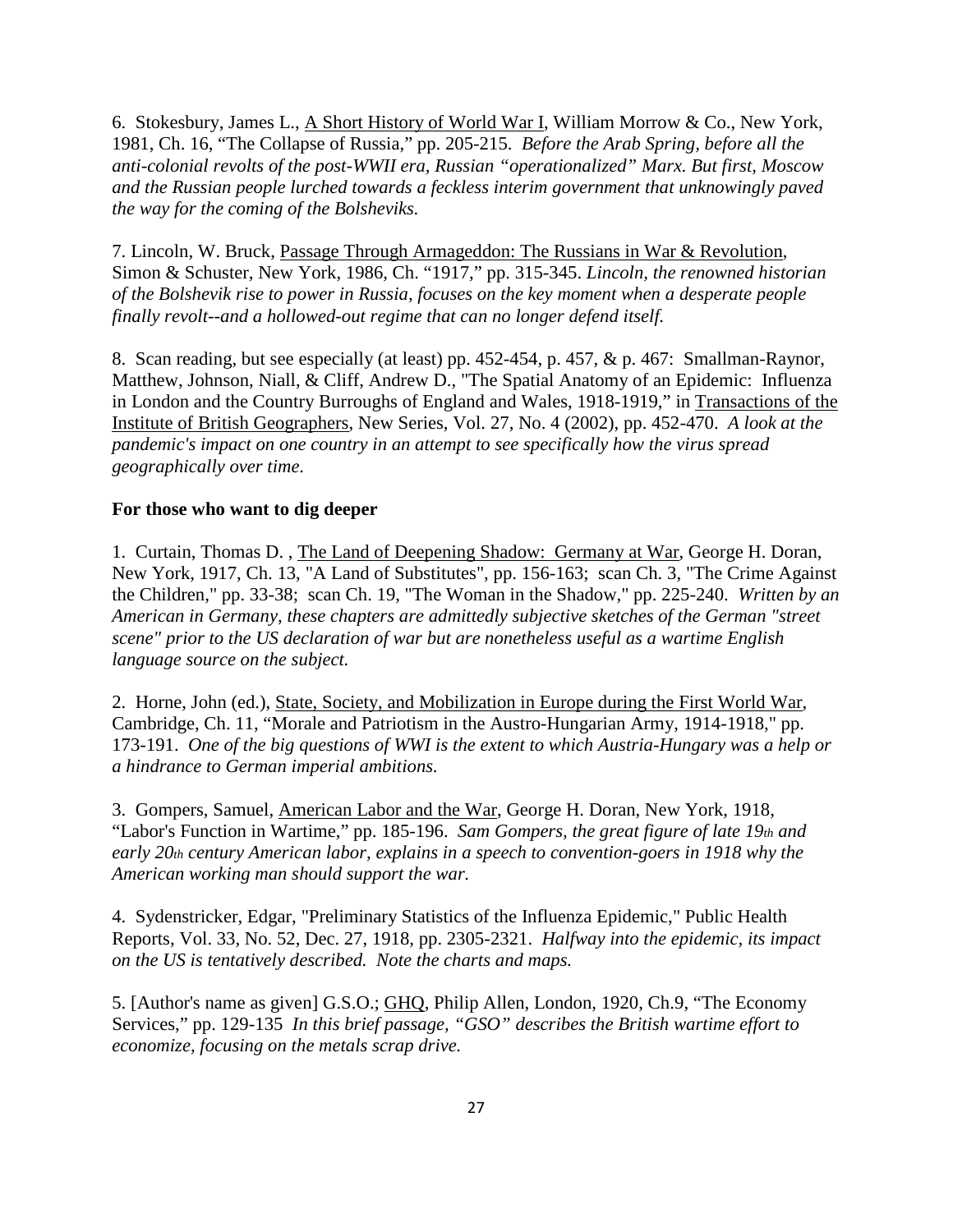6. Palmer, Frederick, Newton D. Baker: America at War, Vol. II, Dodd & Meade, New York, 1931, section beginning with "Alarm Over a New Russian Danger," pp. 313-322. *Here Palmer describes US Secretary of War Baker's views of the collapse of the eastern front and the "need" for Allied intervention in Russia.*

7. Kennan, George F., The Decision to Intervene, vol II, Princeton, 1958. Prologue, pp. 3-14 & scan Ch. 1, pp. 15-33. *The man who conceived of the strategy of containment in the late 1940s was actually in the new Soviet Union from the start. Here Kennan gives the geostrategic context for Allied intervention in the USSR in 1918-1920.*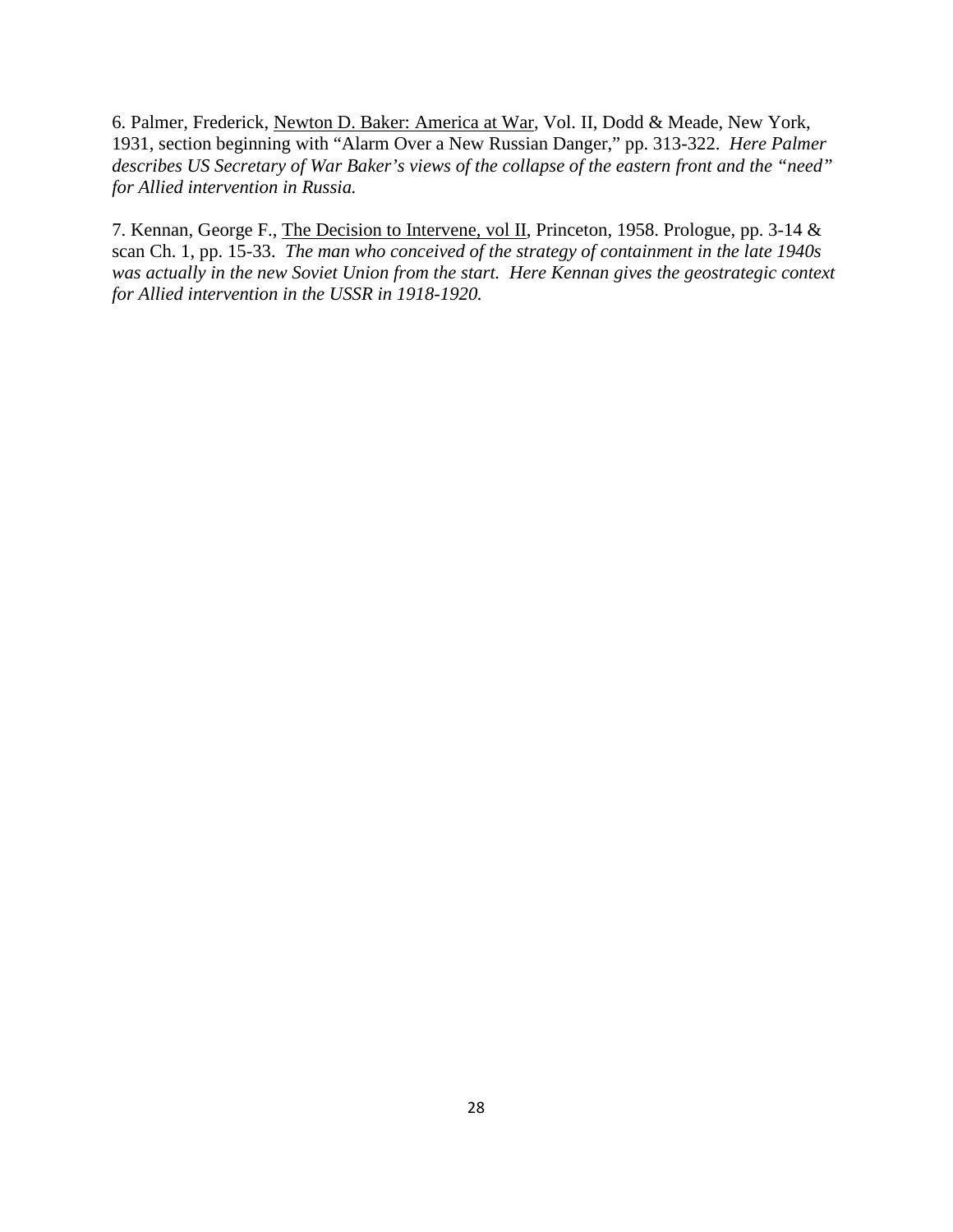#### **Topic 9: Enter America**

# *Next week: Class will be divided into three groups to lead discussions about airpower, tanks, and submarines, respectively*.

#### **Overview**

For almost a century following WWI, historians typically characterized America's role in the war as one of "too little too late". The conventional historiography of the subject portrayed a tiny American force that managed to plug gaps in the Allied line just as a hollowed-out German army finally collapsed. Much of this view was the creation of embittered post-war British historians who were resentful of America's relatively late entry into the conflict. Over the past decade, however, a new picture has emerged of the impact that *two million* fresh US troops had on the war. By the close of 1917, both Britain and France were finished in terms of further offensive operations. Their reserves of both cash and manpower were exhausted. Yet everyone knew that with the collapse of Russia, a million German troops would be freed from the eastern front for one last herculean effort to smash the Allies in the west. And on everyone's lips by the end of 1917 was the question, "will America arrive in time." In the end, when an independent US Army was finally committed to battle, the arrival of US troops proved *absolutely decisive* in bringing the war to a victorious end in 1918.

In 1914 America was not yet the arsenal of democracy. Socially, the melting pot was coming to a full boil as we neared the end of an unprecedented wave of immigration from Scandinavia and southern and eastern Europe. This was significant, because it eclipsed what until then had been the single largest immigrant group throughout the mid-19th century: Germans. Thus, the domestic context of Woodrow Wilson's strategy *could have* mattered a great deal. But as we shall see, Berlin's perfidy changed all that.

 **\_\_\_\_\_\_\_\_\_\_\_\_\_\_ . . . \_\_\_\_\_\_\_\_\_\_\_\_\_\_**

Topic 9, therefore, will examine America's entry into WWI. We teach schoolchildren that America's entry into the war was an event that occurred in April, 1917. It was not. Like the Second World War a quarter of a century later, America's entry into the war was a process that began long before Congress voted to declare war.

We will examine in special detail in Topic 9 the internal debate in the German high command about whether or not to undertake what turned out to be one of the single greatest strategic miscalculations of the 20th century -- Germany's use of unrestricted submarine warfare.

Finally, when America does enter the war, will it be as an appendix to the French and British armies, or as a stand-alone force unto itself?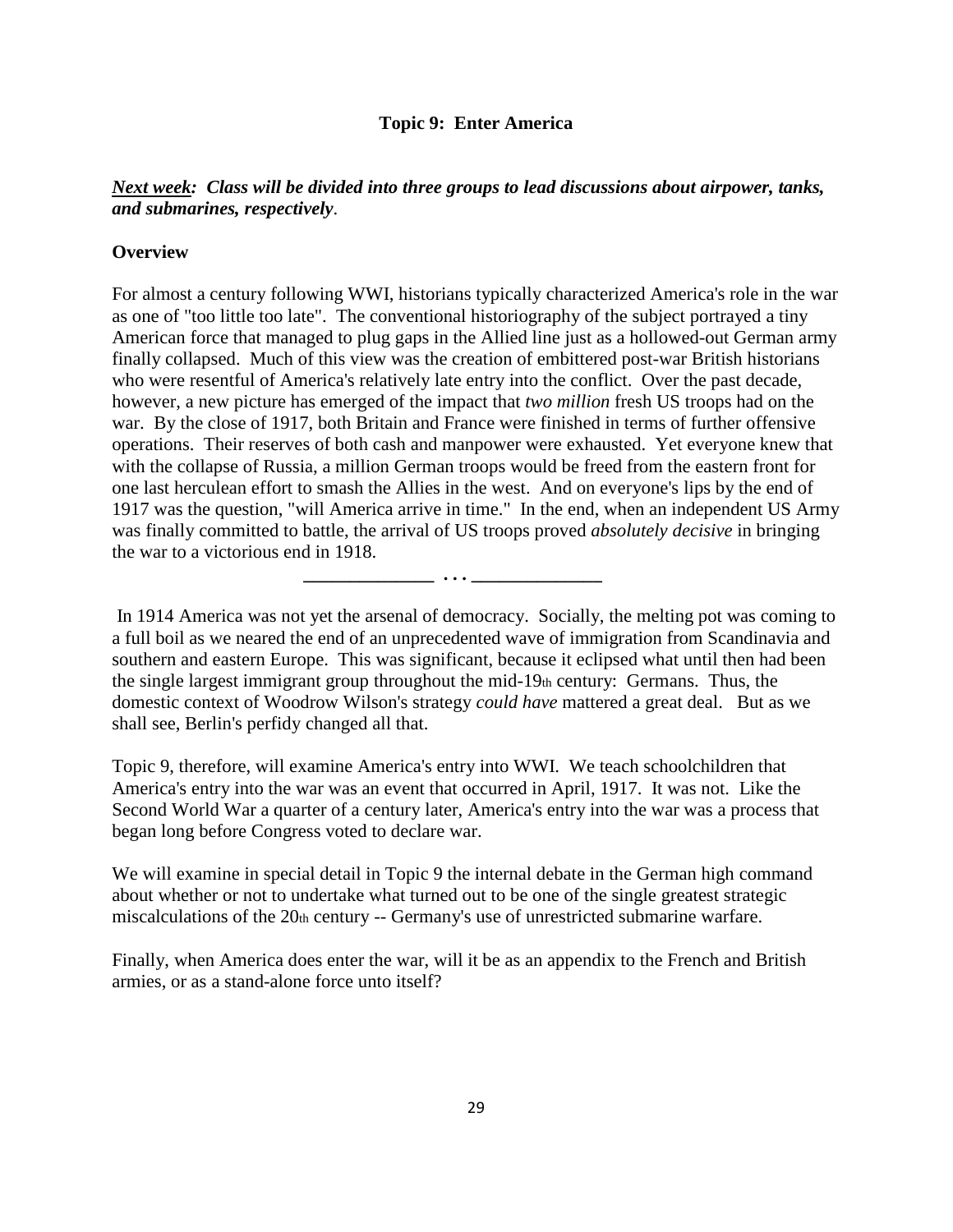# **Key Questions**

- 1. What was the US domestic context in from 1865-1914? From 1914-1917? What changed this trajectory?
- 2. Why did the US enter the war in 1917, really? Was the decision necessary to protect US interests? What were the Americans fighting for?
- 3. What exactly was the impact of US troops on the Western Front and America's wider entry into the war?

# **Required Readings (triaged)**

1. Stokesbury, James L., A Short History of World War I, William Morrow & Co., New York, 1981, Ch. 15, "The Nadir of the War," pp. 194-204, pp. 109-113; Ch. 17, "The Submarine Campaign, The US Enters the War," pp. 216-226. *Here Stokesbury sets the context for America's entry into WWI, beginning with the terrible winter of 1916-1917.*

2. Palmer, Frederick, Newton D. Baker: America at War, Vol. II, Dodd & Meade, New York, 1931, Section beginning with "The Integral Army," pp. 106-112. *In his account of Secretary of War Baker's tenure during the war, Palmer recounts the pressures that worked for and against the creation of an independent American army in France in 1917 -- and surfaces the stresses of coalition warfare.*

3. **Charts only**: Wilgus, William J., Transporting the A.E.F. in Europe, 1917-1919, Columbia, New York, 1931. *Look at Wilgus' job description on the title page of this 1931 gem. Now look at the troop numbers the US government was projecting to be in France by mid-1919, when the war, by late 1917, was expected to end.*

4. Steffen, Dirk, "Notes on the Memorandum by Admiral von Holtzendorff of 22 December 1916 Regarding Unrestricted U-boat Warfare,"

http://www.gwpda.org/naval/holtzendorffmemo.htm. *If Germany's greatest pre-war mistake was its assumption about how long Russia would take to mobilize, then the calculus by which she unleashed unrestricted submarine warfare was its greatest wartime blunder. In this brief reading, we see the desperate German stratagem emerge of total U-Boat warfare. Critical to this memo are the assumptions Holtzendorff openly makes about the strategic situation in Britain and the US in the crucial winter of 1916-1917.*

5. Tuchman, Barbara, The Zimmerman Telegram, Constable, London, pp. 168-183, 201-202. *Tuchman, arguably better known for The Guns of August, also penned this shorter work on yet another grave German error --and the one that ultimately brought America into the war.*

6. Gilbert, Ch 20 and 21 (alternate reading)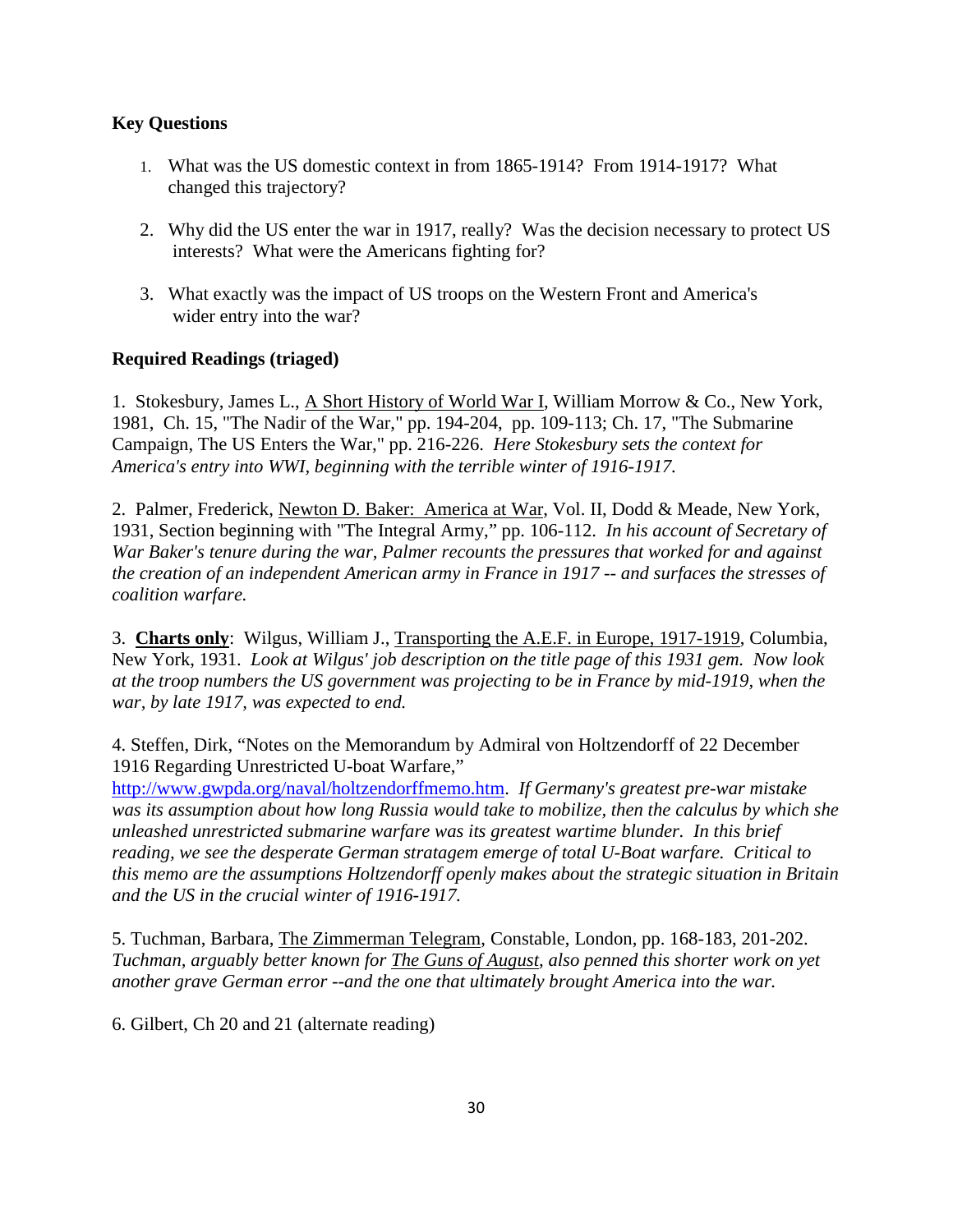#### **For those who want to dig deeper**

1. [Author's name as given] G.S.O.; GHQ, Philip Allen, London, 1920, Ch.16, "Enter the Americans," pp. 235-251. *An anonymous source who was attached to British General Headquarters opines on the US entry into The Great War. An interesting mix of strategic and very tactical vignettes.*

2. Princess Mary's Christmas box: catalyst for American entry into the war: http://www.kinnethmont.co.uk/1914-1918\_files/xmas-box-1914.htm *Briefly put, how a princess' desire to spread holiday cheer to the troops in the trenches directly contributed to America's entry into the war. A perfect example of a Thucydidean "imponderable."*

3. Neeser, Robert Weldon, Our Army and the Next War, Charles Scribner, New York, 1915, Ch. 6, "Our Naval Requirements," pp. 98-115. *A call to arms -- two years before America enters the war -- for the US to increase dramatically its warship construction. (This is a copy made at the Kansas City WWI archive by a hand scanner and its quality is less than ideal but legible).*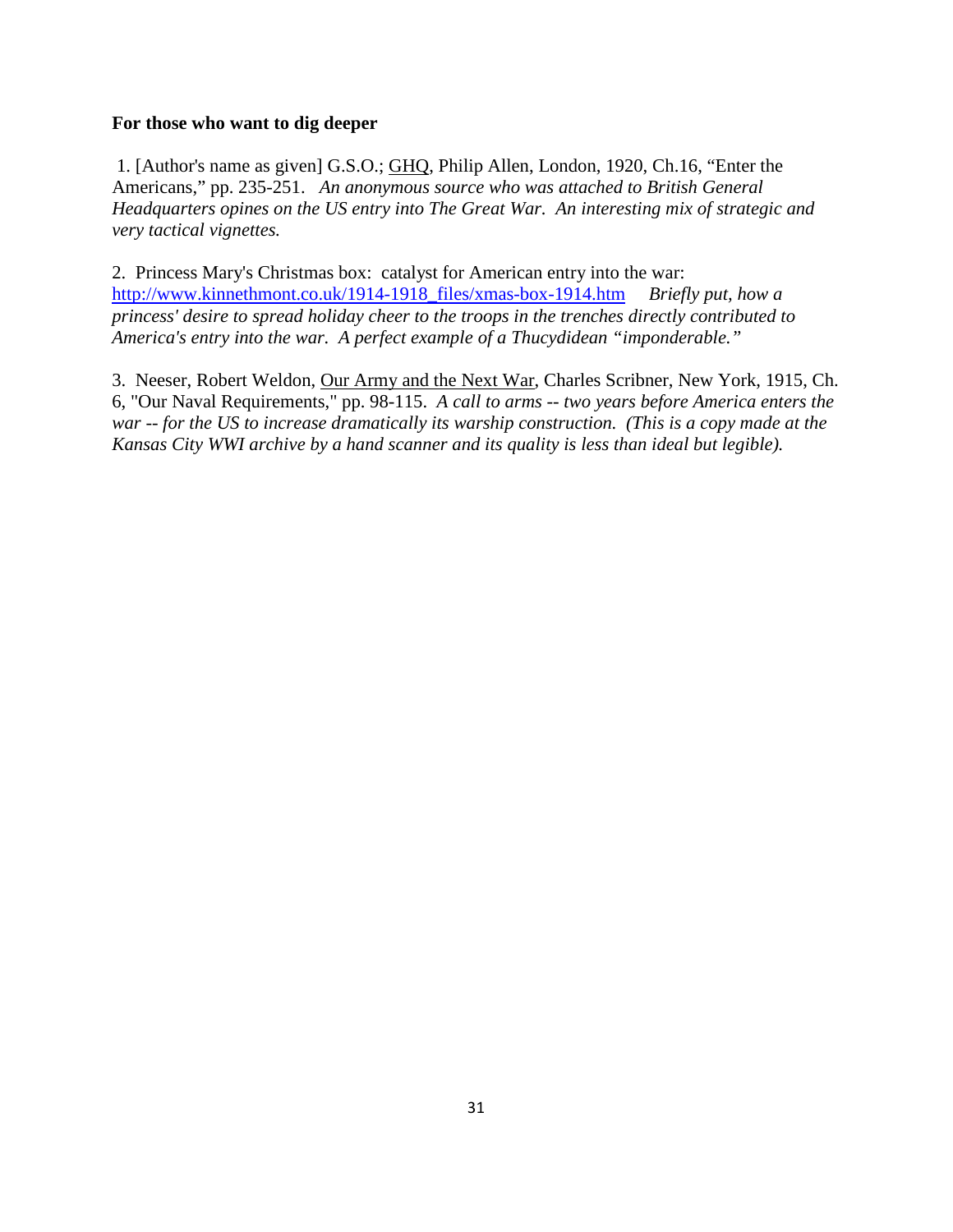#### **Topic 10: Revolution in Military Affairs**

# *This week: Class is in three groups to lead discussions about airpower, tanks, and submarines***, respectively.**

#### **Overview**

The US military in 2011 was preparing to downsize on a scale not seen since almost a century ago at the end of WWI. Defense planners today must likewise decide on weapons acquisitions based on assessments -- assumptions -- about what kind of conflicts the US and its allies must prepare for and what kind of world there will be decades hence. Will the likelihood of littoral conflicts eclipse the need for "blue water" navies? Is there a future for armor-centric and maneuver warfare? Will we need fighter pilots a generation from now or will the skies above our adversaries be seeded virtually entirely by pilotless, networked drones? And what will be the utility of attacks against -- and defense of -- critical national computer systems? New technologies, driven by economic austerity, force new approaches and radical questions about the future character of war. If we make the wrong acquisition and strategy decisions we will not be positioned to prevail in the conflicts of the tomorrow.

#### *We have seen this before.*

In the 1920s and 1930s defense planners faced the same economic and security drivers of today. New weaponized technologies had emerged during WWI that offered tantalizing but fragmentary glimpses about what future military operations might look like. But how to incorporate them into force planning and tactical doctrine when these technologies were still unproven and unreliable? To take one famous example, in 1940 France's army actually had tanks that were technologically superior to those of Germany. But the conservative French military viewed these new weapons as *infantry support vehicles* and parceled them out piecemeal to infantry formations. Germany instead *concentrated* tanks into dedicated armored units and when combined with tactical airpower directed against enemy weak points, the Blitzkrieg -- modern maneuver warfare -- was born.

This process, and similar efforts directed at aircraft and submarines, actually began *before* 1914.

In 1914 none of the great powers, strictly speaking, had an air force. Four years later, air power had emerged as one of the key determinants of battlefield victory -- and would eventually be counted as one of the metrics of a great power. Similarly, the submarine -- a patently offensive weapon -- became an indispensable element of naval power. Indeed, as early as 1917 naval strategists saw it as a potentially decisive weapon of the future. Only the tank -- or more properly speaking "infantry fighting vehicle" -- which first appeared *en masse* in 1917, remained controversial as to its utility when the war ended. Yet twenty years later armored maneuver warfare would not only dominate European battlefields of the Second World War, this new mode of war would become central to planners and strategists for much of the remainder of the 20th century.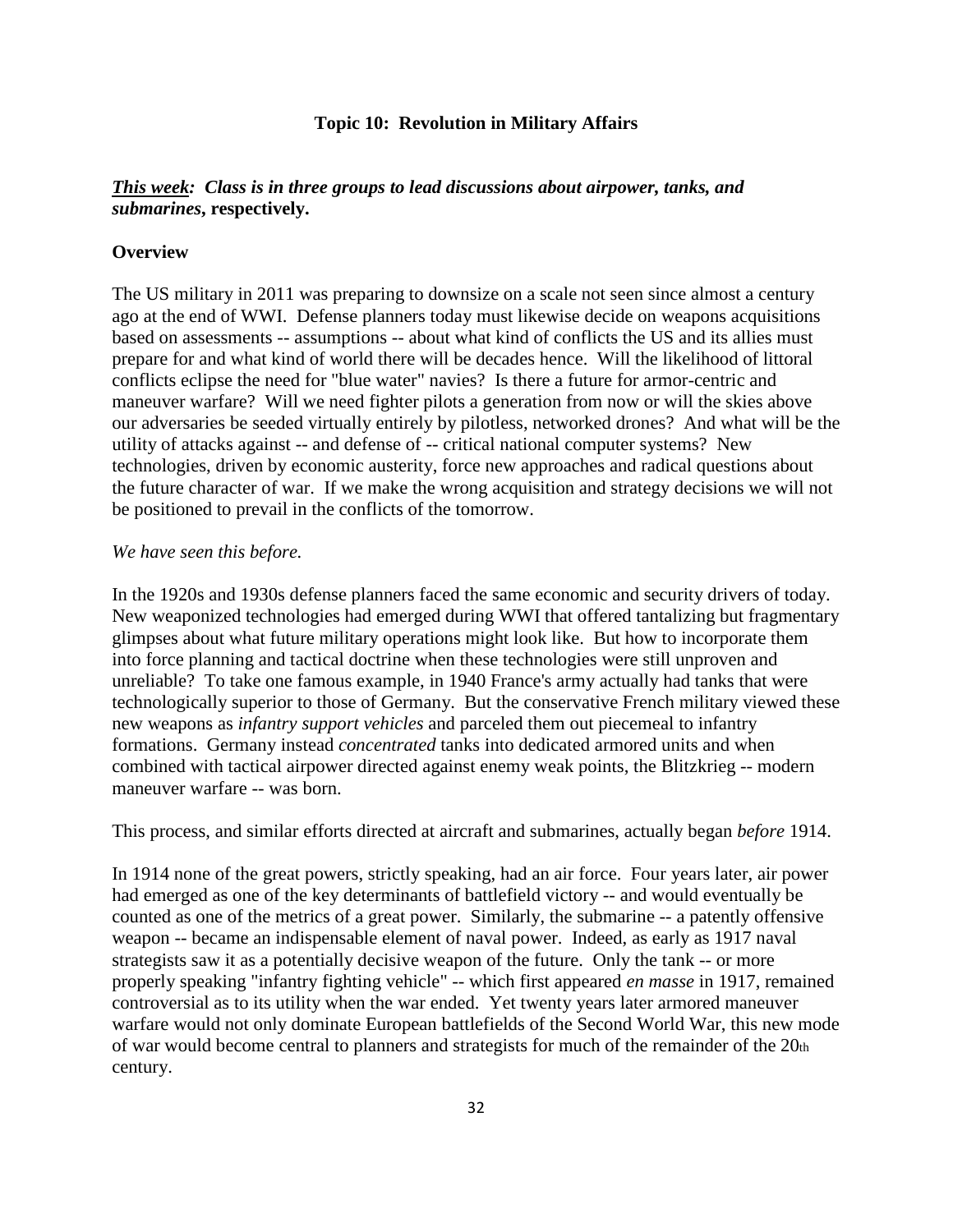In short, Topic 10 will tackle the concept of a Revolution in Military Affairs (RMA). "RMA" is today a somewhat jaded term doctrinally, but it remains a useful concept for gauging the impact of new technologies on the battlefield. But how does one know when an RMA has begun or is underway? How does our own experience with new, information technology-intensive military operations compare to what occurred in 1914-1918?

#### **Issues for Consideration**

1. One reason armies fail initially is because they tend to fight how they "want to fight" or how they "have always fought" instead of how they "have to fight." These concepts drive capabilities developed long before the shooting starts.

- 2. What were previous RMA-like developments in warfare that would have been reference points for European military strategists in 1914-1918? What should strategists look for to guide them in today's strategic environment?
- 3. What do the RMA-like events of 1914-1918 tell us about today's changes in the character of war?
- 4. What were the assumptions and drivers about airpower when Douhet was writing?
- 5. Similarly, what were the technical parameters of tank design that Guderian had to work with?
- 6. Were early assessments of the role of the attack submarine accurate? Why? Why not?

#### **Required Readings**

# *For Topic 10 we will have the class in three groups, each leading our seminar discussion on the revolutionary characteristics of airpower, tanks, and submarines in the period 1907-1939.*

#### **All read:**

1. Freytag-Loringhoven, Lt. Gen. Baron von, Deductions from the World War, London, 1919, Ch. 3, "The Influence of Technical Science," pp. 47-67. *Written very shortly after the war, here a German military theorist attempts to draw early lessons about military hardware and technology from the recent conflict.*

#### **Airpower group:**

1. Douhet, Giulio, The Command of the Air, Easton, Norwalk, Chaps 3 & 4, pp. 178-207. *Douhet is famously credited with having been the first true theorist to articulate the role and future of airpower. Douhet essentially "got right" airpower's ability to turn the enemy's "vertical" flank. But he also believed that there was no effective defense against airpower (other*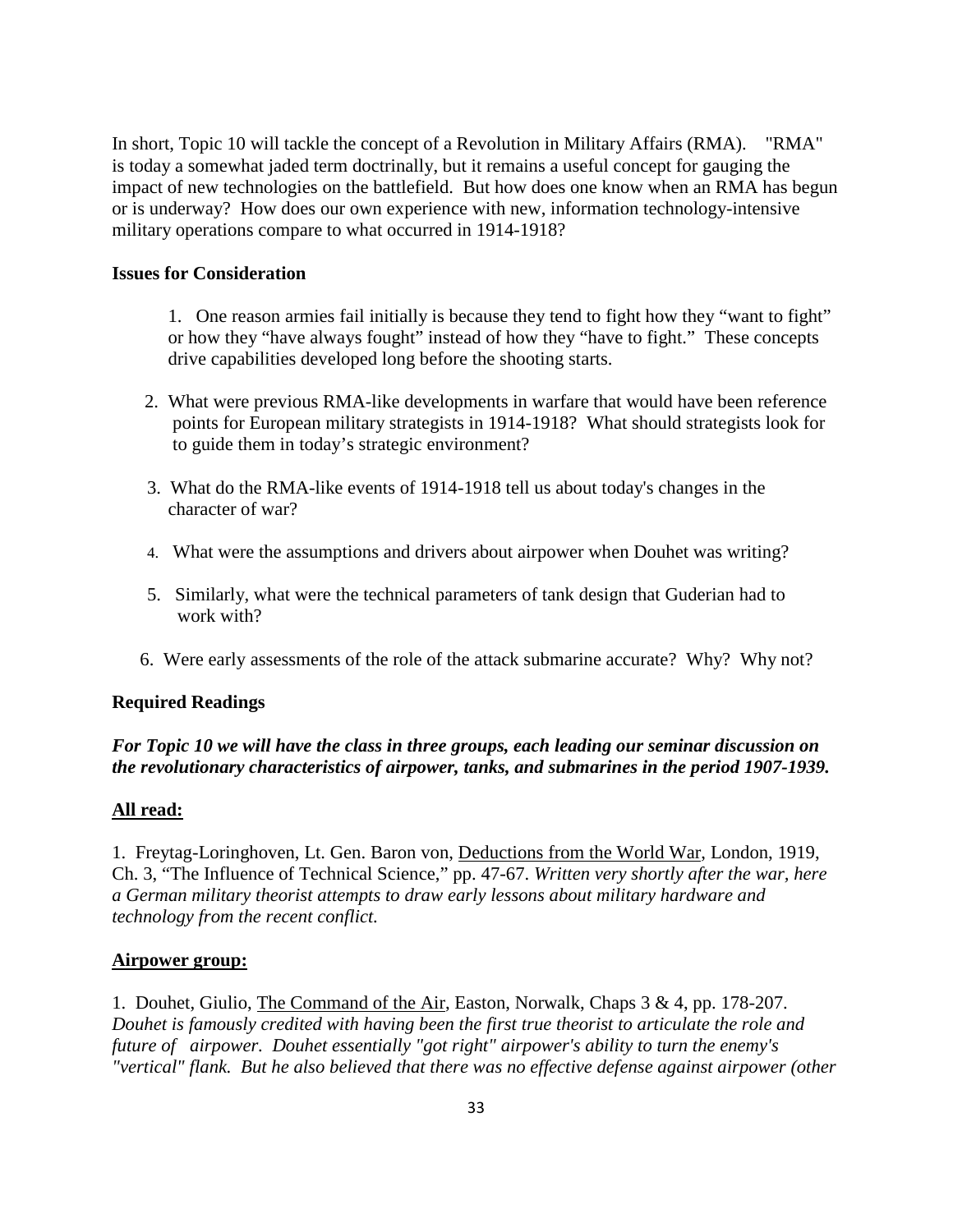*than attacking the enemy's airfields) and that airpower would soon eclipse in importance ground-based military operations.* 

2. Palmer, Frederick, Newton D. Baker: America at War, Vol. II, Dodd & Meade, New York, 1931, following sections:

-- "The Four -- The Nine -- and Then the Four Again," pp. 176-179. *US Secretary of War Baker struggles with what type of heavy bomber to produce.*

-- "Most Fickle and Most Technical," and "The IWW & Aeroplane propellers," pp. 179-183. *Washington bureaucrats don't simply snap their fingers and place orders for new weapons. In the US at least, there is always a domestic political context. And in 1917 if you wanted to build aircraft, you had to go through the International Wood Workers union to do it.*

3. Speight, J. M., Air Power and War Rights, Longmans/Green, London, 1924, read annotated Table of Contents, pp. vii-ix, Ch. 1, "Air Power," pp. 5-17. *One of the earliest evaluations of airpower from the perspective of international law and Just War Theory.*

# **Armor group:**

4. Guderian, Heinz, Achtung Panzer, Cassell, London, 1992, pp. 55-71, 136-139. *If Douhet was a theorist then Guderian was a soldier and architect. In these key passages from his memoirs, Guderian recounts the moment when the lessons of the tank in WW1 catalyzed the origin of what became Blitzkrieg.*

5. Adams, R. J. Q., Arms and the Wizard: Lloyd George and the Ministry of Munitions, 1915- 1916, Texas A&M, 1978, section "V" in Ch. 9, "Munitions Technology," pp. 154-163. *Here Adams captures the key period in 1915 when the British government decides -- tentatively -- to develop the first armored fighting vehicle.* 

#### **Submarine group:**

6. Fyfe, Herbert C., Submarine Warfare: Past and Present, E.F. Dutton, New York, 1907, Ch. 2, "Submarines and Submersibles, Their Character and Characteristics," pp. 6-14, and Ch. 4, "The Morality of Submarine Warfare," pp. 27-61. *Seven years before WWI, a US naval writer captures key points about submarines in war at the dawn of the submarine era.* 

7. Fayle, Earnest K., History of the Great War, Vol. III, Seaborne Trade: The Period of Unrestricted Submarine Warfare, John Murray, London, 1924, pp. 35-43, 85-100, 347-353. *Penned shortly after the war, here is the view of how serious Germany's submarine campaign against England was in the eyes of the government entity responsible for keeping maritime shipments coming. Another classic that gathers dust on the shelves of NDU's library, which should see the light of day.*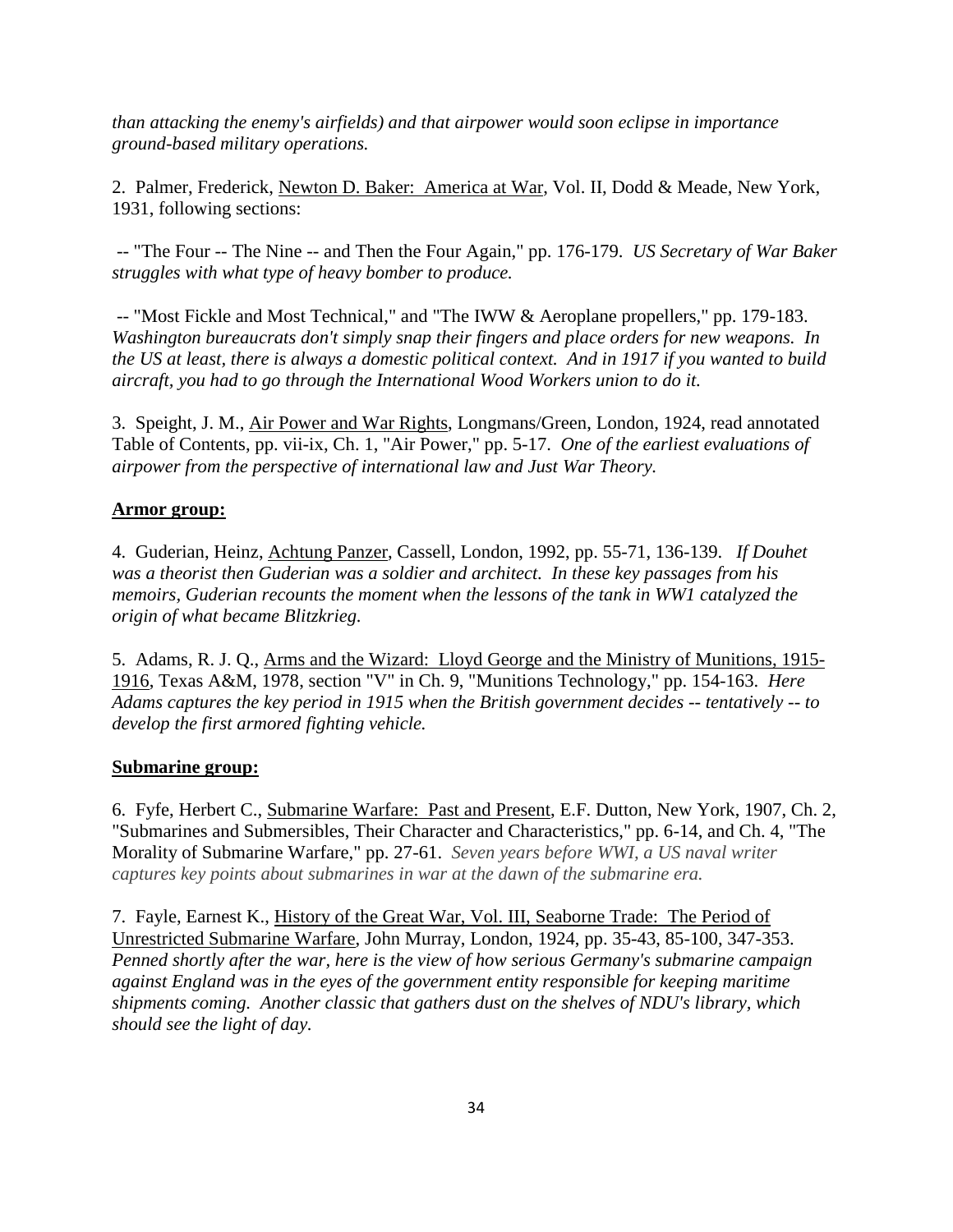8. Curtain, Thomas D., The Land of Deepening Shadow: Germany at War, New York, 1915, Ch. 10, "Submarine Motives," pp. 112-117. *Here Curtain -- last seen in Topic 6 describing wartime conditions in Germany -- provides interesting wartime insights into Germany's U-Boat strategy.* 

# **For those who want to dig deeper**

1. Grahame-White, Claude, & Harper, Harry, Aircraft in the Great War: A Record and Study, T. Fisher Unwin, London, 1915, Preface pp. 5-10, Part 5, Ch. 1 "Ethics of Air Attack," pp. 161- 167, Part 5, Ch. 14 "Destructive Aircraft: A Summary," pp. 250-253; In the public domain online at http://hdl.handle.net/2027/uc2.ark:/13960/t9c53nw1j *The First World War was less than six months old when this attempt to capture early lessons from the emerging air war was published. Probably the earliest publication of its kind.*

2. [no author listed], Europe at War: A Red Book of the Greatest War in History, Doubleday, New York, 1914, "Air Fleets of the Nations," pp. 89-90. *A brief synopsis of the infant air war, noteworthy for the ad hoc terminology employed.*

3. Neeser, Robert Wildon, Our Navy and the Next War, Charles Scribner, New York, 1915. *Neeser's evaluation of then-current naval orders of battle led him to conclude that the US Navy was inadequate to the task that he felt would soon be upon it.*

4. Gilbert, Ch. 7 (alternate reading)

# **Poison gas***:*

5. Doyle, Arthur Conan, The British Campaign in France and Flanders, 1915, Holder and Stoughton, London, 1917, Ch.3 "The Second Battle of Ypres," pp. 45-50. *Yes, this is the same Doyle who wrote Sherlock Holmes! See pp. 45-50 for a description of the first use of poison gas on the battlefield. (Note that it's easier for a good writer to write military history than it is for an historian to learn how to write well.)*

6. Coleman, Frederick, With the Cavalry in 1915: The British Trooper in the Trench Line Though the Second Battle of Ypres, Sampson Low & Marston, London, 1916, pp. 137-139. *Another brief contemporary account of the first use of gas on the battlefield.*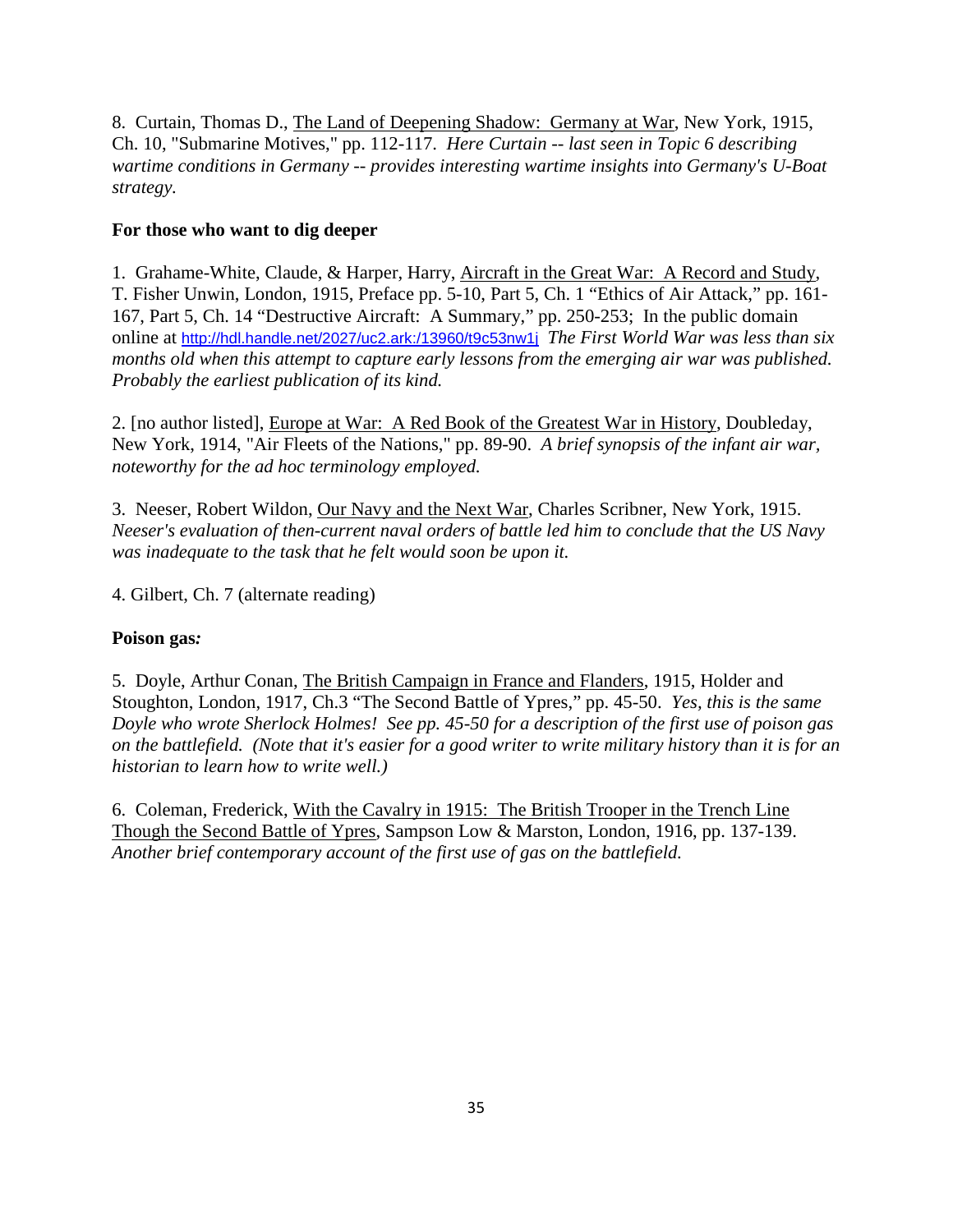#### **Topic 11: Kaiserschlacht und Gotterdammerung**

#### **Overview**

As we have seen by now, many of the nearly century-old stereotypes of WWI are false. Chief among these is the historiography that treats WWI as a *war of attrition*. Such wars are supposed to end with a whimper, where victory goes to the last man standing. But if WWI was one of attrition, why did it end with the biggest, most climactic campaign of the war?

By 1917, for the first time in the war, everyone knew the conflict could not continue on its same trajectory -- but no one knew what its new course might be *or even how to alter it.* In Topic 11 we will review the strategic posture of the belligerents at the beginning of 1917 -- the year the fulcrum of the war lay balanced between the carnage of the past two years, and what was to come. Who is winning? Who is losing? As 1917 dawns, what must an "unsettled" France do? What is England's last gambit? Can Germany hang on? How long before America's entry into the war will be felt? And finally, whither Russia?

As we discussed in Topic 7, by the middle of 1917 it was clear that change was afoot. Carefully planned battles at Vimy Ridge, Cambrai, and Passchendaele revealed a British army now capable of the first *combined arms* actions, which meshed infantry, artillery, and maturing airpower into a relatively unitary effort. The British still clung to the goal of smashing through the enemy's line "to the green fields beyond", but in a more choreographed and technically sophisticated way than simply sending men over the top with bayonets fixed and hoping for the best. As the year drew to a close this was beginning to show results.

By January, 1918 Germany's dramatic new approach of *bypassing* enemy strongpoints had matured. It March it was unleashed -- the *Kaiserschlacht,* or "Kaiser's Battle". This was a series of hammer blows made possible by a million German troops freed from the eastern front after the collapse of Russia and hurled against the depleted armies of France and Britain. And but for the arrival of a million US troops...

#### **Issues for Consideration**

- 1. What were the effects on the war of revolution in Russia?
- 2. By late 1917, what were the tools available to the war's senior strategists? How had their militaries changed since 1914-1916?
- 3. What was the rationale and context of the Kaiserschlacht? Was it a 1918 version 1944's Ardennes Offensive? Why did it fail? More subtly, at what moment did the strategic Initiative swing towards the allies?
- 4. What was the impact of US troops during July and August, 1918?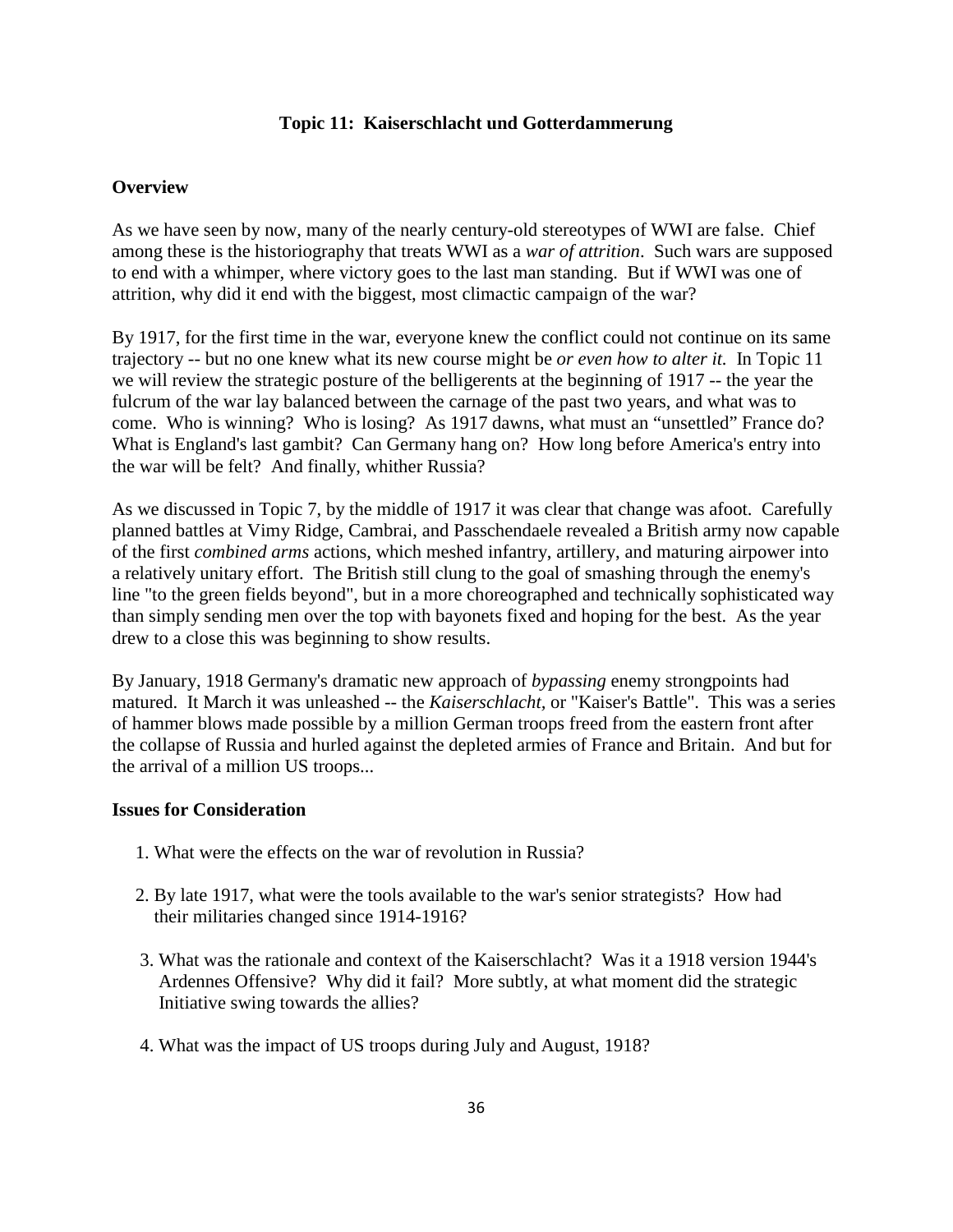# **Required Readings (43 pgs)**

1. Stokesbury, James L., A Short History of World War I, William Morrow & Co., New York, 1981, Ch. 20, "The German Spring Offensive, 1918," pp. 259-280, and Ch. 21, "Allied Counteroffensive," pp. 281-293. *Stokesbury's narrative builds to a climax as Ludendorff rolls the dice in the West. A very fast read.*

2. Palmer, Frederick, Newton D. Baker: America at War, Vol. II, Dodd & Meade, New York, 1931, section beginning with "The Great Offensive Begins," pp. 103-105. *The outbreak of the Kaiserschlacht on 21 March, 1918 found US War Secretary Baker in France touring the front. Here Palmer briefly describes a vignette from that day.*

3. Lupfer, Timothy T., The Dynamics of Doctrine: The Changes in German Tactical Doctrine During the First World War, US Army Command & General Staff College, Leavenworth, KS, 1981, pp. 46-54. *A quick overview of the 1918 German offensive from the people at Ft. Leavenworth whose job it is to study doctrine.*

4. **Scan readings**: Ludendorff, General Eric von, My War Memories, 1914-1918, Vol. II, Hutchinson, London, 1919, "Preparations for the Attack in the West in 1918," pp. 537-544; 573- 588; 609-617; 676-681. *One of the premier imperial German warlords, Ludendorff in 1919 bitterly composed his memoirs. Scan this extensive set of his recollections for insight into the mind of 1918's key architect.*

5. Gilbert, Ch. 23 and 24 (alternate reading)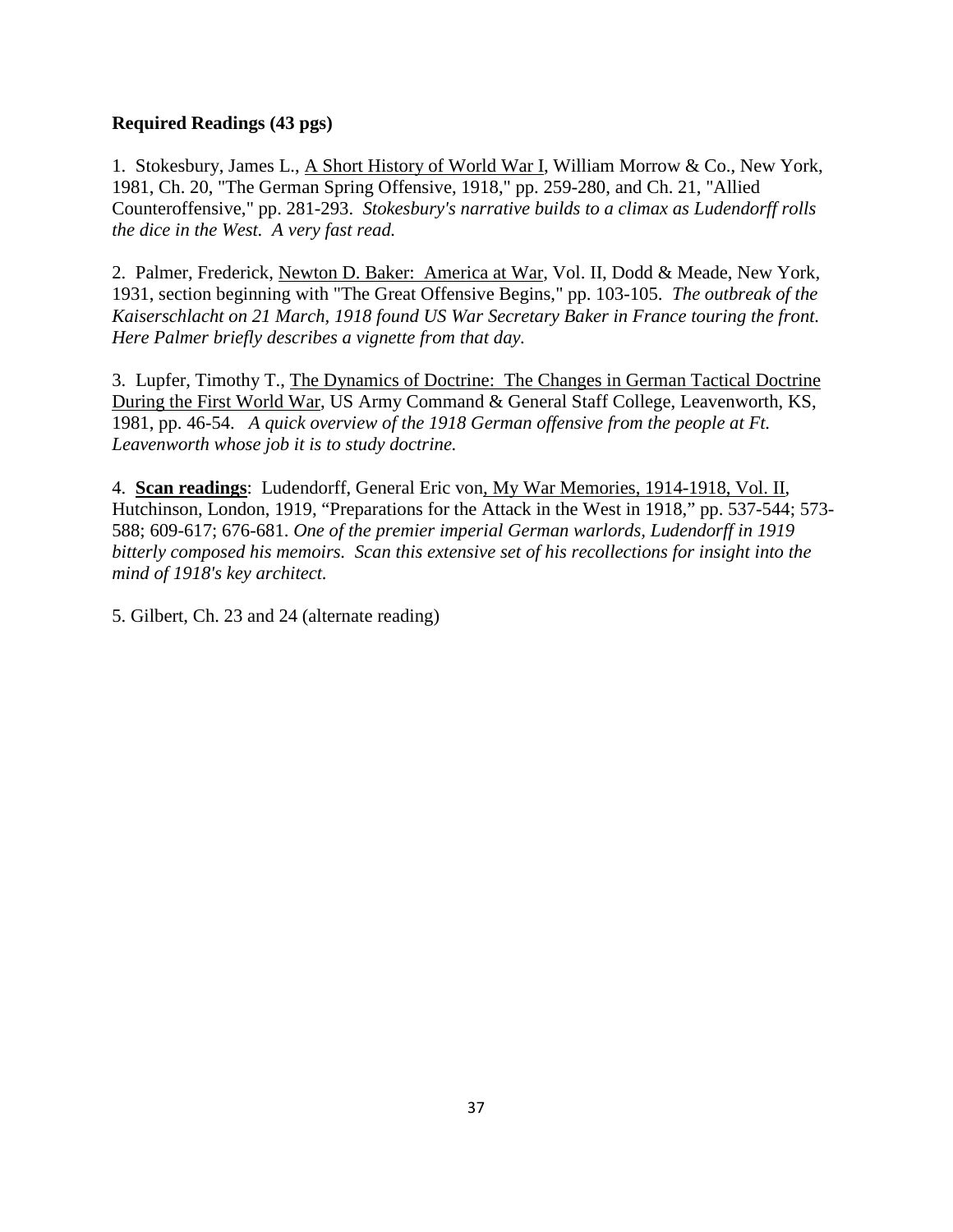#### **Topic 12: The Centennial of Armageddon**

#### *This week: Brief discussion/summaries of papers in class*

#### **Overview**

With the failure of Ludendorff's last gamble, came revolution. Unlike Russia in 1917, Germany in 1918-1919 teetered not between monarchy and democracy, but between communism and ultra-nationalism. But revolution began in Germany as it had in Russia -- as a shipboard mutiny on a ship at pier side. In the Kriegsmarine the spark of insurrection ignited when an impossible order came down from the Admiralty -- an order the Imperial Japanese Navy would echo twentyseven years later. The origins of Nazism are beyond the scope of this course, but we will continue to address the key question that would haunt Europe for half a century after 1945: *How could Germany, even in 1918 the most well-educated, technically advanced, and industrially developed country in the world, succumb to fascism?* In the end the answer historians have settled upon is unsettling: *If it could happen in Germany then, it could happen anywhere.*

Thucydides called the seven year truce between Athens and Sparta in the middle of the Peloponnesian War the "treacherous peace." It was entered into before the war's driving issues had been fully settled and its waters were too dangerous for it to be navigable. He might as well have spoken of Versailles.

In 1919 France wanted its cherished, pre-war territorial *revanche.* Britain -- now itself in staggering financial debt to the US -- sought from Germany crippling war reparations – *finally paid off only in 2011.* And Wilson envisioned a New World Order in which international courts and arbitration would replace war as a means of inter-state conflict resolution. None of it was meant to be. As the ink dried on the Versailles peace treaty, French Marshall Joffre remarked that all it had done was buy the Allies twenty years' time until Germany re-armed and sought its own *revanche.* He was off by exactly sixty days.

Meanwhile, as the guns fell silent, a wary United States moved in to occupy parts of Germany and foster the growth of democracy there -- sound familiar?

 **\_\_\_\_\_\_\_\_\_\_\_\_\_\_ . . . \_\_\_\_\_\_\_\_\_\_\_\_\_\_**

 **\_\_\_\_\_\_\_\_\_\_\_\_\_\_ . . . \_\_\_\_\_\_\_\_\_\_\_\_\_\_**

Human demographics may or may not be destiny, but human nature, Thucydides reminds us, never changes. Additionally, history may not repeat itself, but familiar patterns do occasionally re-emerge. Russia experiences repression, disastrous war, then reform -- or revolution. Britain repeatedly aligns itself in a coalition against whatever the dominant Continental power happens to be at the time. And today America continues to think of itself as an island kingdom, even as other powers, some great but long dormant, others nascent and untested, challenge the liberal Western and US view of the future.

1914 is not a mirror of today. But what if it is a prophecy of 2064? What do we see are the distinct parallels -- and differences -- between today, and the pre-1914 period?

38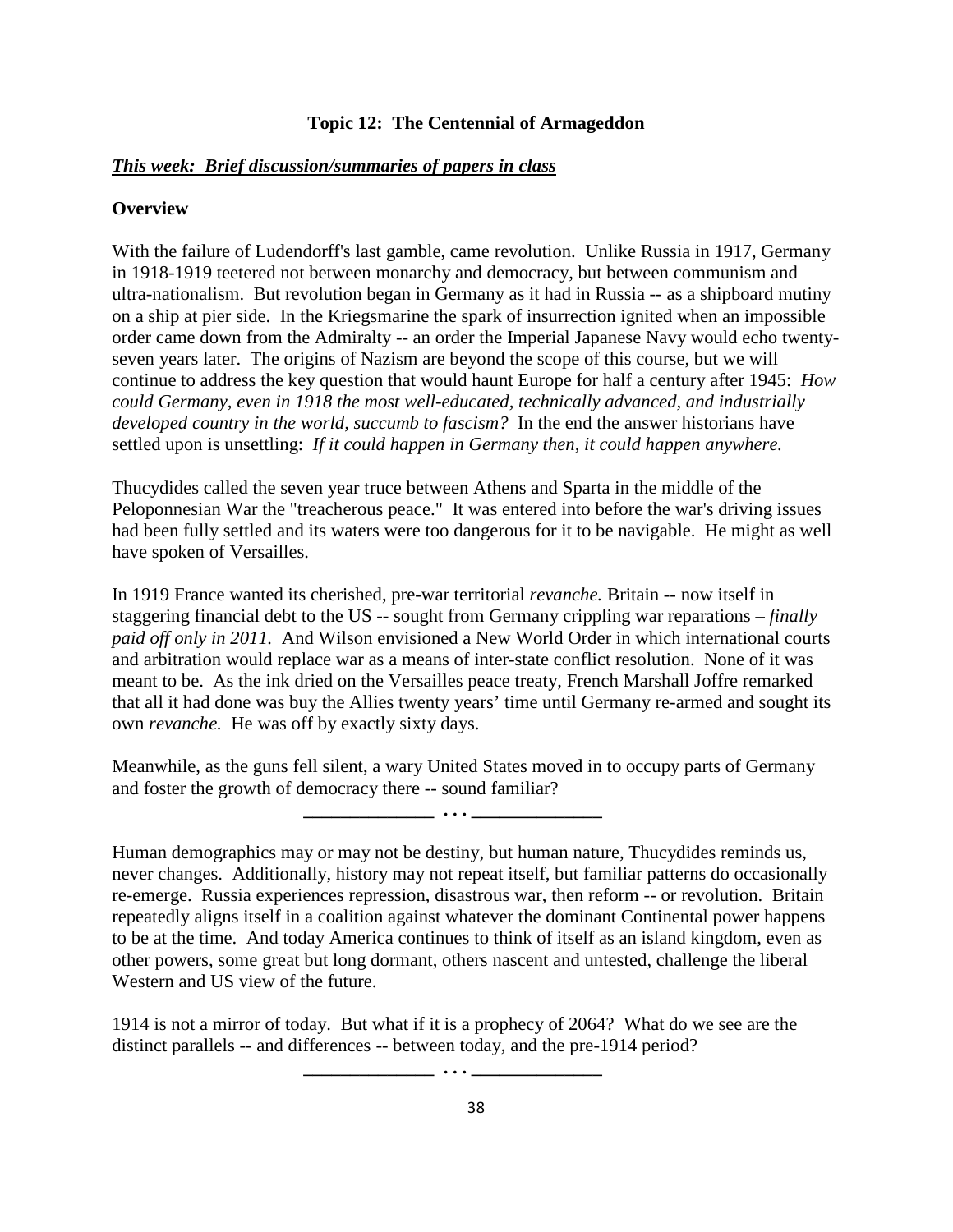# **Key Questions**

- 1. There were arguably winners at the end of WWI. Who were they? And what can we say as specifically as possible about the losers?
- 2. What makes possible the rise of *a movement such as* the Nazis?
- 3. What were the strategic military lessons and assumptions in the post-1918 world that European strategists would have drawn upon and made in the interwar period before 1939? Were these the right lessons? Which of these assumptions proved true and which proved false after 1939?
- 4. Why was Norman Angell wrong? To what degree is his argument applicable today? Specifically, where do the parallels between 1914 and 2014 appear the strongest? Where does this analogy break down?
- 5. Five hundred years from now, will World War I and World War II be seen as two separate conflicts, or will future historians conflate the two? Will Phillip Bobbitt's view of the period from 1914 to the collapse of the USSR as the "Long War" become convention?

# **Required Readings: (49 pgs)**

1. Stokesbury, James L., A Short History of World War I, William Morrow & Co., New York, 1981, Ch. 23 "Peacemaking," pp. 308-317, and ch.24 (Epilogue), pp. 318-323. *Historians have penned entire books about Versailles. Here Stokesbury gives us fifteen pages to ponder the flaws of a peace that few thought in 1918 had come prematurely.*

2. **Scan reading**: Horn, Daniel, The German Naval Mutinies of World War I, Rutgers, New Brunswick, Ch. 7, "Admirals' Rebellion or Sailor's Mutiny?" pp. 198-233. *The collapse of the German Imperial Navy in 1918 from political radicalization and not battle was a crucial event in the unraveling of the Reich. The Admiralty order that triggered revolt within the Kriegsmarine was truly a Gotterdammerung. Is the disintegration of an army from battle losses different from that of a navy at pierside in time of revolutionary upheaval?* 

3. **Scan Reading:** Ludendorff, General Eric von, My War Memories, 1914-1918, Vol. II, Hutchinson, London, 1919, "Preparations for the Attack in the West in 1918," pp. 640-654, & "Epilogue," pp. 765-771. *In the first fourteen pages of this reading, Ludendorff painfully recounts the disintegration of the German Army and the collapse of social order in the streets. And in the epilogue, with Germany and the greater Reich in collapse, Ludendorff bitterly claims that his country was stabbed in the back by defeatists, and calls for -- German rearmament!*

4. **Scan Reading--short document**: American Military Government of Occupied Germany, 1918-1920: Report of the Officer in Charge of Civil Affairs, Third Army, 1920, pp. 289-292. *One wonders whether the US presence in post-Saddam Iraq would have gone differently had*